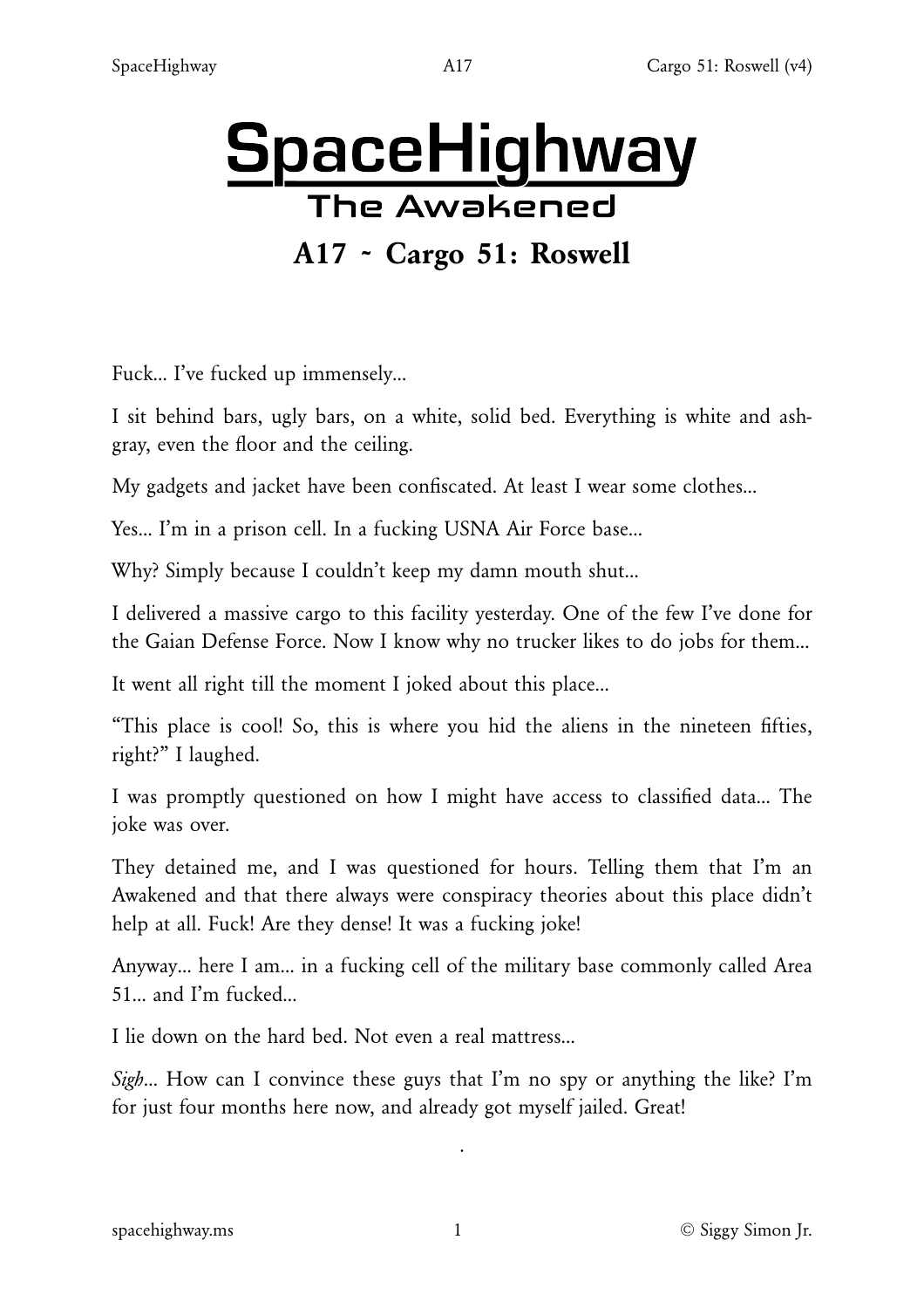I cannot concentrate on how I'll be able to leave this place…

Aia, Enya, Jim… anyone…

I close my eyes.

Aia's gentle smile appears in front of me. Will I see her again? And Enya? I picture the hyperactive kitten at Aia's side, both worried about my whereabouts. And Jim? This hilarious and kind cowboy… And the rest of my new friends?

Aia… a lot has happened between us… and nothing at the same time… Right after the black hole incident, she began to behave quite strangely... She was even more provocative than usual… At least for a time, for about two weeks, then she was her usual self again, slightly provocative and flirty.

We became closer, yes, but never close enough. I don't know if I'm frustrated or disappointed… I think I'm falling for her even harder…

And Enya… *Sigh*. Our *Felii-friend-skinship* deepened, a lot. We are too close to have *real* sex… One small mistake and we'd break our promise to keep our relationship non-sexual. We were meeting at least once a week, where we surrendered ourselves to our passionate *skinship*. She even confessed that she loves me, deeply… but insisted that I should focus on Aia, not on her.

She helps me out a good deal with my doubts, but the lingering feeling that I use her to make me feel better does not leave me. Enya assures that she does not feel being used, that we both enjoy our affairs. It is true, we enjoy it, but… *Sigh*…

After meeting Xivaz for a one-nighter, I've met two other women with whom I've had sex, the cute Reaf Visayc, and the Human girl Bea. But with each of them, while enjoying ourselves, Aia came to my mind more often than not… I feel guilty for having thought in my friend and homie while reaching my orgasm with the latter. Shit… I'm falling too hard for Aia, and she acts as usual, as if she hadn't had confessed to me…

Strangely, while I'm with Enya, Aia seldom pops up in my mind. Only when we talk about her, and then she appears in a not sexualized way…

When I'm with Enya, it seems I can be my usual self, at least in bed… Even if we don't have *proper* sex… I have never thought that purely non-penetrative sex could be this enjoyable… We already have tried about every possible position and technique we have found on the net about non-penetrative sex.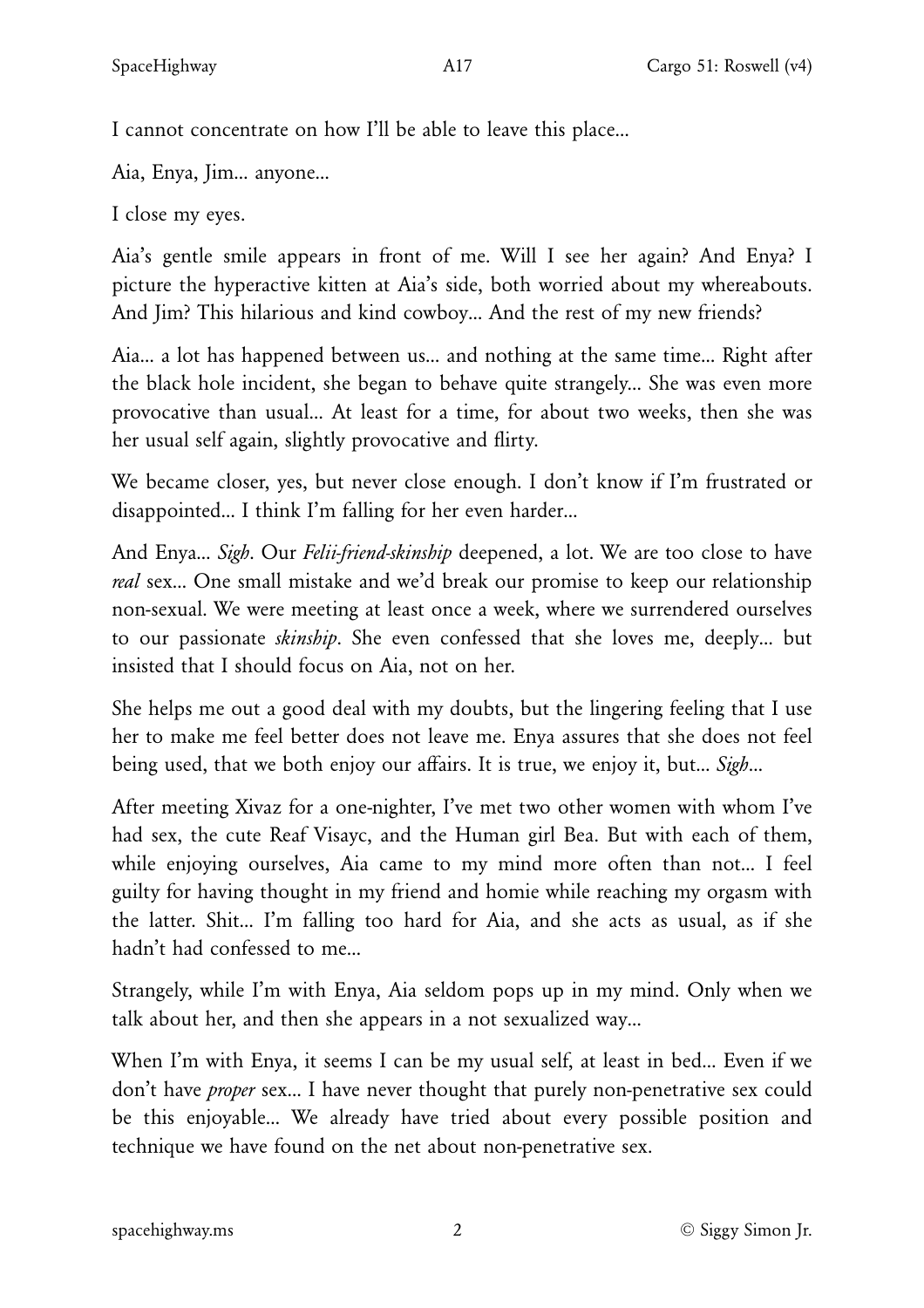She even got herself a 'more pleasuring' tongue-piercing, just for me… On the one hand, I feel elated that she would go such extent for me. On the other, it makes me doubt even more about my commitment towards Aia…

Our relationship is not about sex, but a reassurance, complicity… an everything… Everything I seek in a relationship, a good friend, someone to talk to about everything, a buddy, a partner in crime… Just that our crime is to have a secret relationship, even from our friends and the woman I'm falling for.

I'm conflicted about this relationship with Enya and my feelings towards Aia. Enya knows it, we talk about it every time we meet in stealth, and she is very supportive. Her only wish, as she states, is that we could keep this relationship even after Aia and I come together, if ever. We finally agreed that Aia should know, but only after she and I come clear with our feelings and intentions, then we see how and if we go further.

I have slept with both Aia and Enya many times without sexual innuendos. The only difference is that with Aia, we sleep clothed while with Enya naked. Both women love spooning and I embracing them, they say they feel protected… From what? I ask myself. Both are independent women and really strong. I accept this kind of *skinship* as I also love it. But… I am sure? Is this really the reason? Or, rather, I need someone to hug, to embrace so I won't fall… fall even more out of balance.

Fuck… Now what? Thinking about what happens between Aia, Enya and me isn't the solution to the mess I'm in.

Without my terminal, or even the DigiBook, I'm unable to contact my peers.

I close my eyes again with a sigh.

"You! Up!" I startle awake from the sudden heavy voice. "C'mon spy trash!"

·

"Yeah, yeah…" I answer growling under my breath and stand up.

One handcuffs me while the other watches over me.

The two badmouthed soldiers push me along the corridors until reaching a brightly lit room with just two chairs, one just in the middle, the other at a wall. Fuck… another interrogation…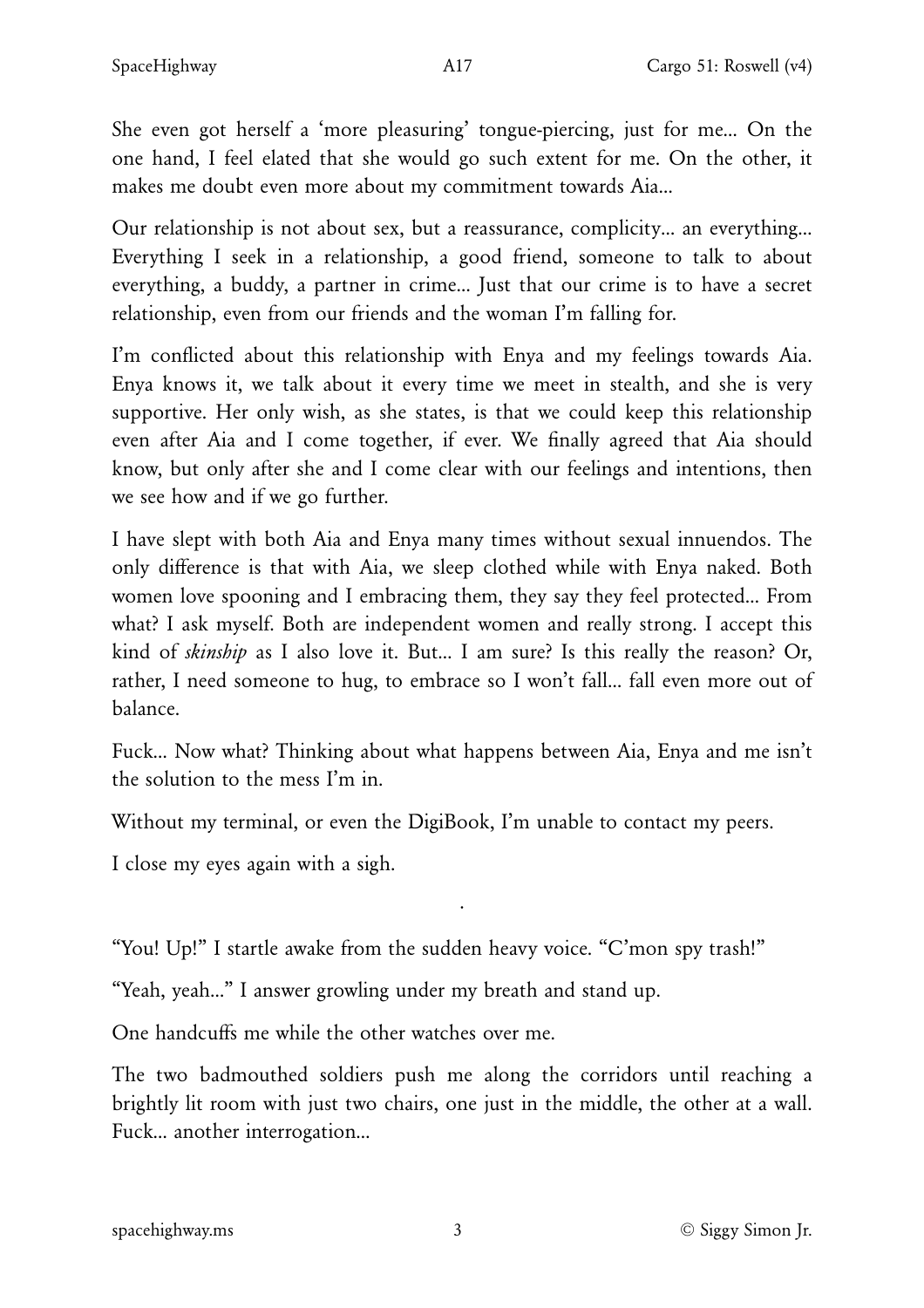A big white guy in uniform awaits me.

"So, you're the spy… hmm…"

"I'm not a spy, sir," I retort.

"Yeah, yeah," he laughs. "All spies say the same. Now sit down."

Reluctantly, I sit in front of this huge guy.

He calmly wanders around me in silence, clearly assessing me.

"Now… when and where were you born?" he asks.

"July the fifteenth, nineteen eighty-two—"

"Bullshit!" he shouts at me. "Nobody lives that long!"

"It's the truth. Check my ID," I retort again.

"Can be falsified. Your *real* birthdate."

"July the fifteenth, nineteen eighty-two, I just said—"

"Motherfucker!" He interrupts me again. "Don't you ever dare to lie to me! If I ask you when and where you are born, you tell me!"

"If you don't believe it, it's not my fault!" I shout back at him. "I'm a fucking Awakened—ugh!" I almost fell back with the whole chair as he punched me in my stomach. Shit! I'm tasting my stomach acids…

"Never talk back at me, boy," the asshole grunts. "Now, be real, tell me what I want to hear."

"Then you're losing your time, sir," I gasp still trying to regain control over my breath. "I'll only tell the truth—ugh!" Not again!

"Your lies, you mean. Now, don't make this more difficult and tell me, where were you born?"

"Los Angles, United States of America," I cough.

"Nice try…"

"Ugh!"

I spit blood…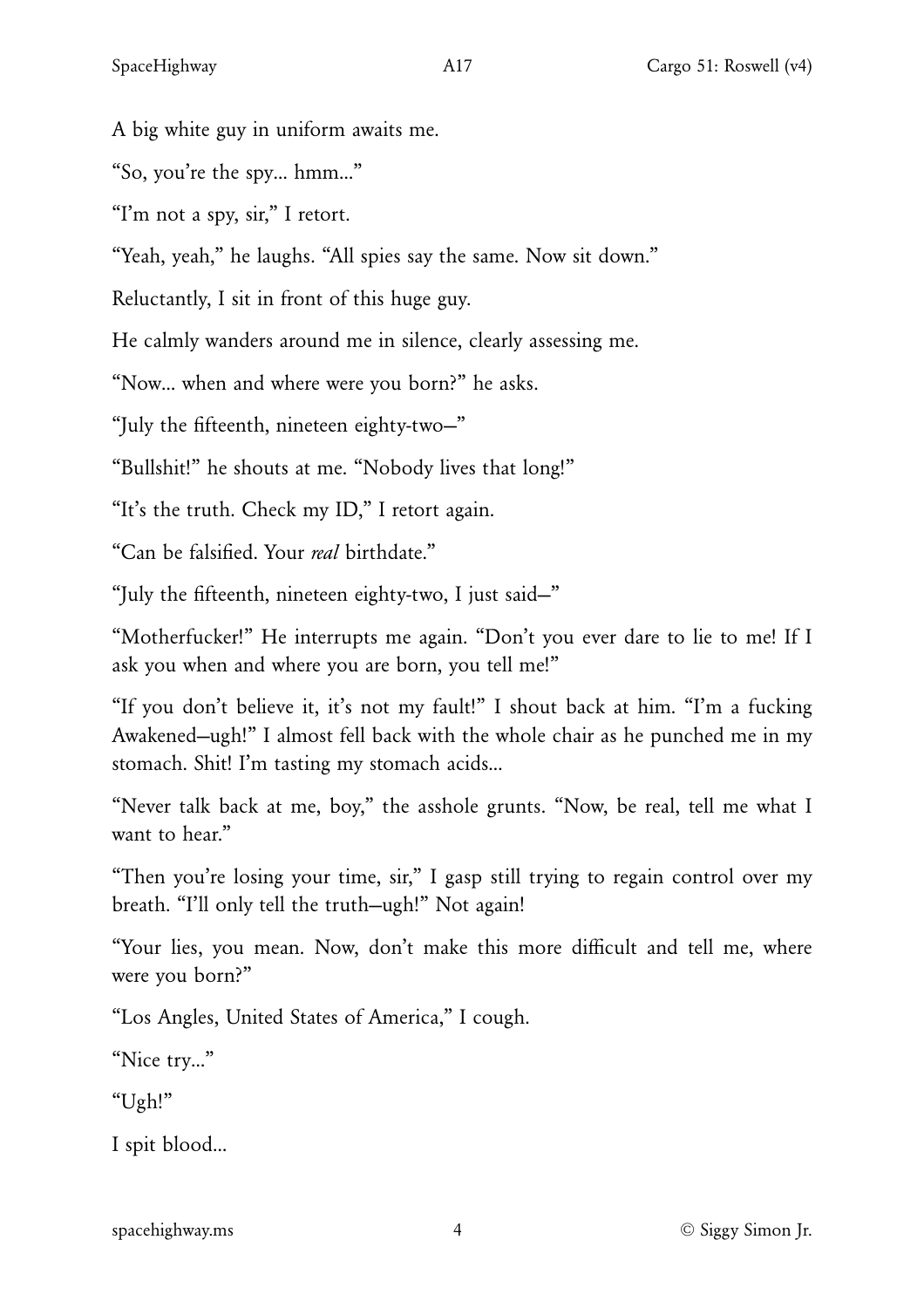"Inventing a place like that. Los Angeles doesn't exist for at least nine hundred years, and the United States of America for at least three hundred. What's your name, spy?"

"Kira—*cough*—Matsumoto…"

"You're a Jap, eh? I thought we're in peace with 'em. No fuck! You're fucking black! Have you ever seen a black Jap?" he asks one of the others. They seem to answer him in signs, no words. He looks back at me. "Now, who sent you to spy on us?"

"Nobod—argh!"

"Now, now… You were getting better with the truth, now you disappoint me again. Profession?"

"Trucker," I gasp for air.

"Hah! Nice try!" At least he didn't punch me this time.

"My truck Falcon is docked at Bay forty-two…" I manage to say. "I work for the ISTM—ugh!"

"Don't fuck around, boy. You were captured asking questions."

"A fucking joke!" I spit more blood. "I told a fucking joke!" *Splat!* "Ugh!"

"Not joking now, eh?" He grins. "Who told you about aliens here?"

"A—Area 51 was always as—associated with UFOs and a—aliens…"

"Really?" he asks sarcastically.

"At least—*cough*—during the tw—twentieth and twenty-fi—first century."

"Hah! Nice try!"

He gives me another round of beatings until I'm about to lose consciousness…

 $\ddot{\cdot}$ 

I blink… a bright white ceiling…

Shit… My whole body hurts... That is what happens when you tell the truth…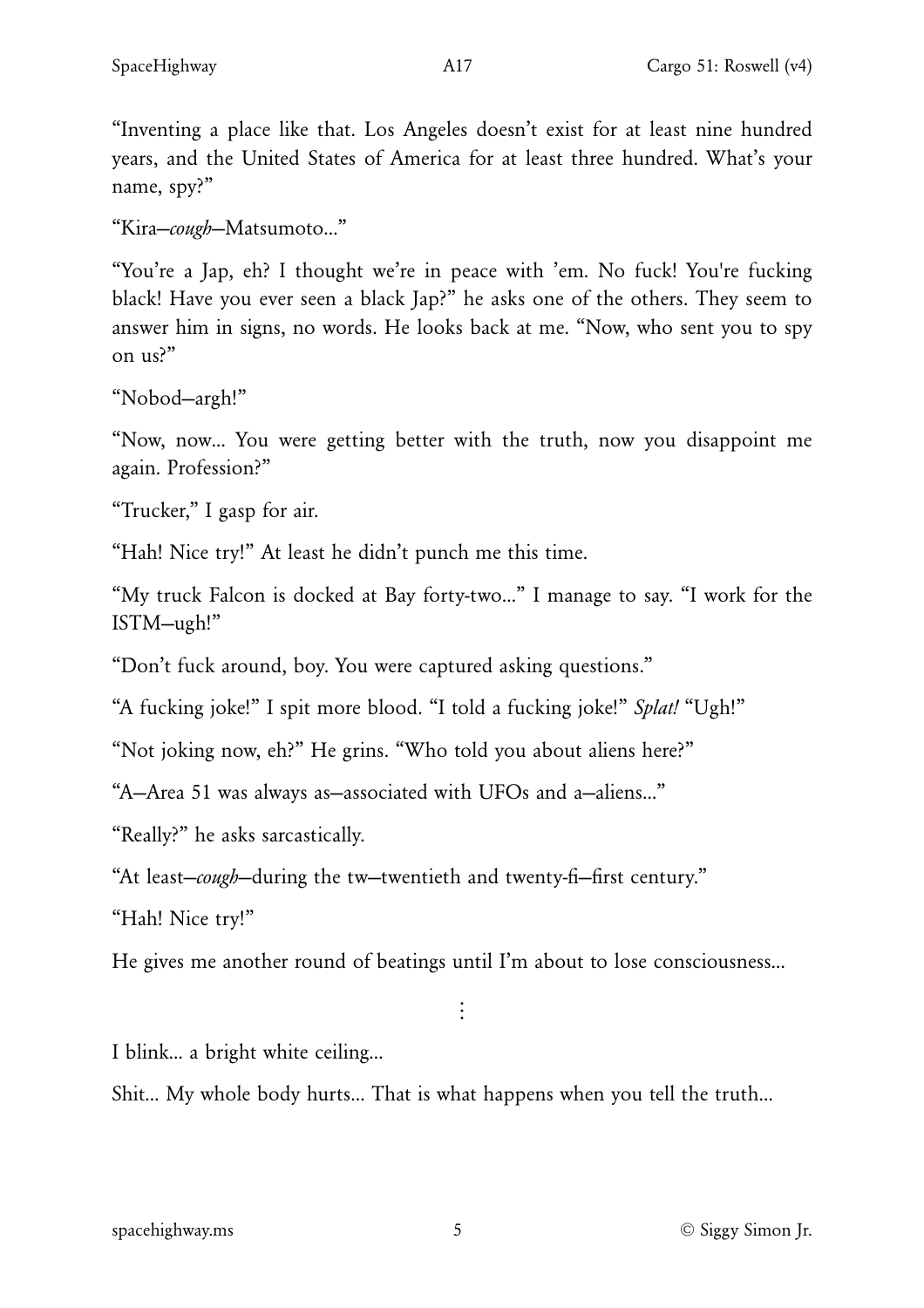Should I have been more assertive, even aggressive? Naw… I would have ended the same way, probably worse.

I try to stand up, shit… it hurts…

After a slow process of standing up, I let myself fall onto the aluminum toilet. I can't even stand to pee… I fumble at my pants to drop them. They even took my belt…

Finally relieved my bladder, I use the small faucet to clean myself. The shitty mirror reflects my black and blue beaten face. Fuck... I barely recognize myself... Aia has to patch me up again…

Aia… I let myself fall onto the hard bed with a sigh. What is she doing right now? Is she worried or… No, she surely is. And Enya? Surely too. Is there a way to contact them? They already refused to let me call someone. Whom would I have called? Aia? Enya? Jim? The boss? Anyone. Anyone I trust.

I was *nicely* asked three times back to the *talking* room. Each time another bastard needed a punching bag to relieve his stress for lallygagging around the whole day.

·

Every time they asked me the same questions, and I received the same *treatment*.

I don't know for how long I have been down here now. They interrupt my sleep patterns and stress me out, surely an interrogation technique.

The food is horrible, the bed terrible, and my body odor even worse. I smell like a beaten swine… The small sink in my cell is not enough to keep me clean.

 $\ddot{\ddot{\cdot}}$ 

I dreamt… not usual when I'm sleeping alone. Strange dreams always pop up when I sleep cuddling with Enya or Aia, more so when sleeping together with Aia. And this dream… is strangely similar to those… What do they mean? If they mean anything…

Why do these two women always appear in my dreams when I share a bed with them? And why now? And why always together?

Enya's caring and loving whispers come to my mind. I sigh and turn around, looking at the scribbled wall. I close my eyes, I can clearly hear her delightful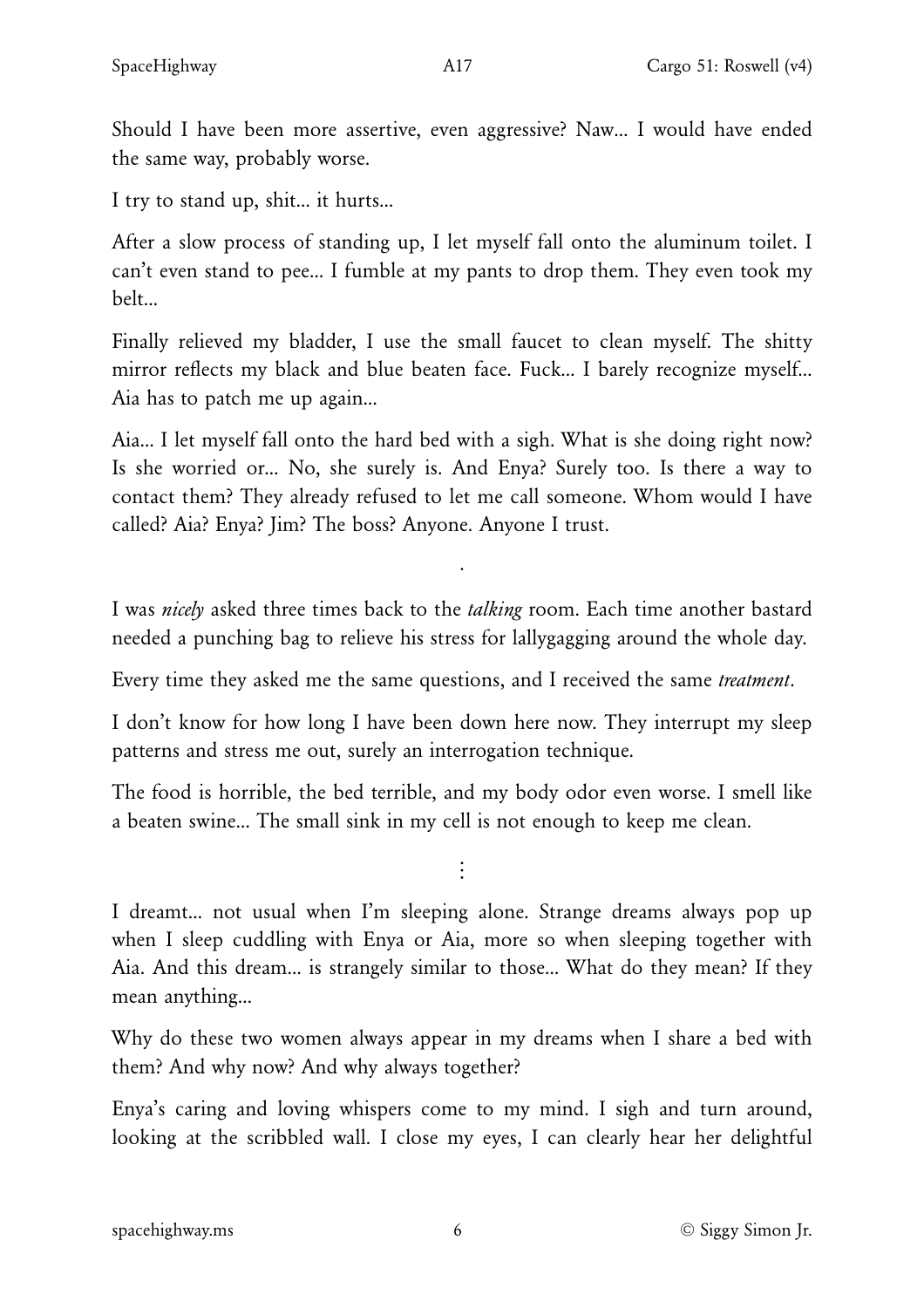moans in my mind. I miss her… I miss our *ritual*. We should have met today, or yesterday, —I lost my sense of time down here— and surrender ourselves to our playful games.

I sigh again. Enya…We have done so much together, and I really love her… do I now? Or do I simply tell that to myself to avoid my inner conflicts?

Aia… Do I truly love her, or is it a whim? Simple lust for the unknown? A simple desire to conquer this exotic woman? I doubt the latter, I was never a guy hitting just on exotic girls. I did hit on any female of legal age, regardless of their origin or ethnicity. But…

Now that I think of… I haven't been hitting on any other girl since I've met Bea. Is my relationship with Enya enough? Or am I really waiting for Aia's decision? I still get a hard-on every time I see Aia doing her morning exercises or when she poses for me. Well, I'm still unsure if she really poses for me or she does it without considering my presence. Her flirting is too aggressive, but she stops at the very same moment I might advance on her. She leaves me confused and blueballed. Fortunately, I can fix the latter problem together with Enya. I am more concerned about the confusion…

I don't get myself anymore… I sigh aloud. Where has the womanizer Phoenix gone? Am I the same? No, and I know it. I had sworn to myself to change my bad habits with this new opportunity life has given me.

Change… that's what I am afraid of, right? Isn't it just that? Is there more? I'm not sure. I feel lost, so lost. The only thing I can do right now is to live the present and not dwell in the past. Look into the future… Shit… I don't even know what I should seek in the future…

Should I settle down? Even getting married? I sigh yet again. With whom? Enya doesn't look like she wants to marry, she's too open and wild. Or is it me who is too conservative for this age? I cannot see her as a housewife, nor Aia, both are too independent. Actually, I cannot see any woman I've met since I've awakened to be a passive housewife, and I would hate that prospect. I always was into independent women and despised those who submitted to be the submissive housewife archetype.

If the thought of settling down should become true, then… only two women I know come to my mind, Aia and Enya…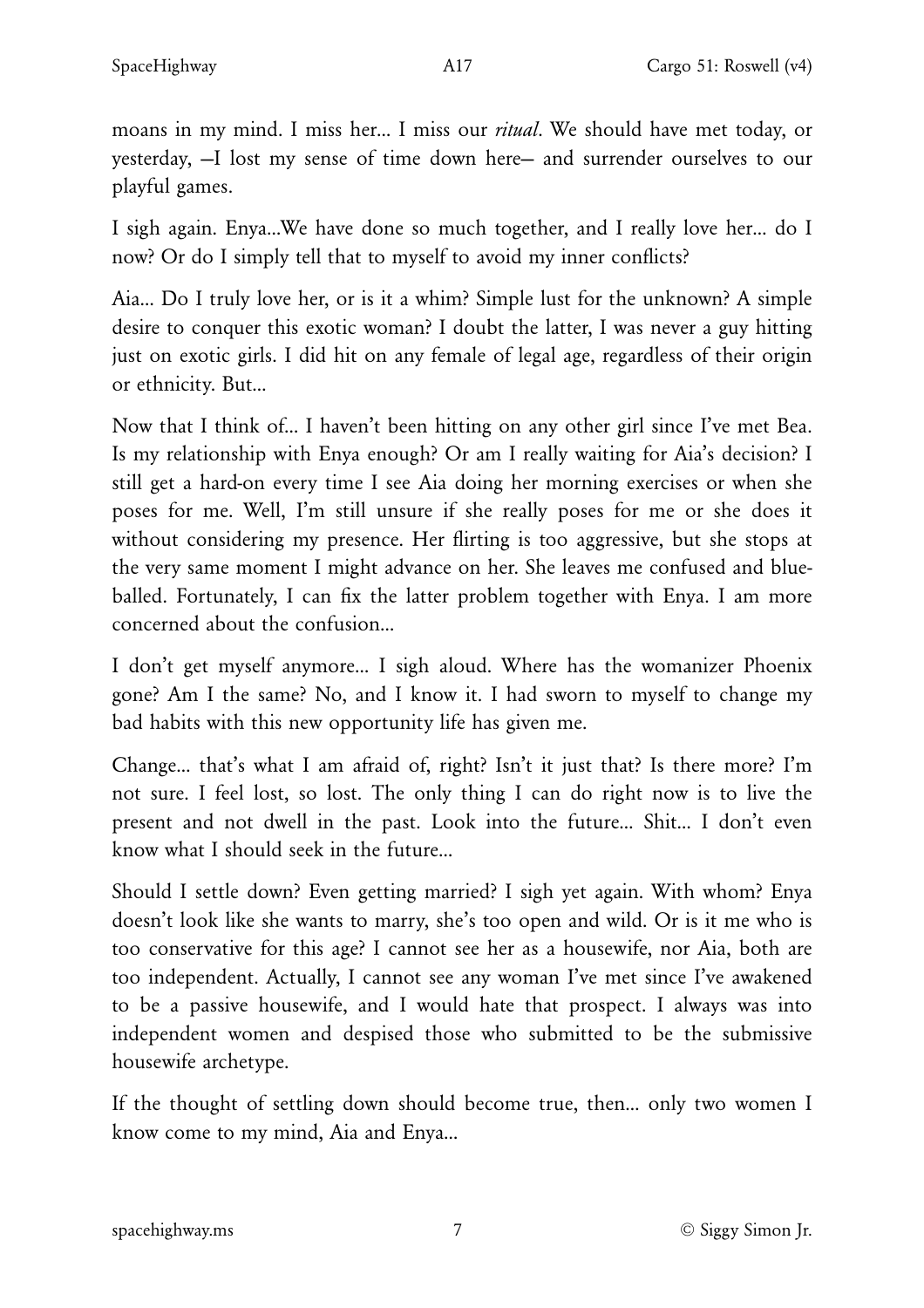I toss around on the narrow bed and end up looking up, towards the ceiling.

No… I shouldn't think about this possibility now. I should, once I'm out of here, to find out what Aia's feelings really are. I should wait for her and then act accordingly. Right now, as things stand, I surely would ask either of them out.

Actually, thinking back the last month… Not only I haven't hit on any other girl, I didn't feel attracted nor aroused by any… What's happening to me?

 $\vdots$ 

Thinking that much makes me drowsy…

"Hey, boy… stan' up…"

I blink, a sudden voice awakes me, yet again.

I see two soldiers, one broad, another one thin and tall. I can't make the latter's skin color out, he or she wears gloves and a kind of helmet. The bigger one seems to be a higher-up… never seen one down here.

The door opens.

"What now?" I grumble looking back at the wall.

"Kira…"

I jolt, this voice! I turn around hastily.

A bluish hand gently touches mine.

"A—Aia?" I blurt out flabbergasted.

"*Hm~* Shh~ Don't talk. We're busting you out."

"Yeah," says the bigger guy.

I look at him.

"Nik?"

"Yeah, sonny. Good ol' uncle Nik." He grins.

"How?"

"Doesn't matter now, Kira. Hurry," hastes Aia.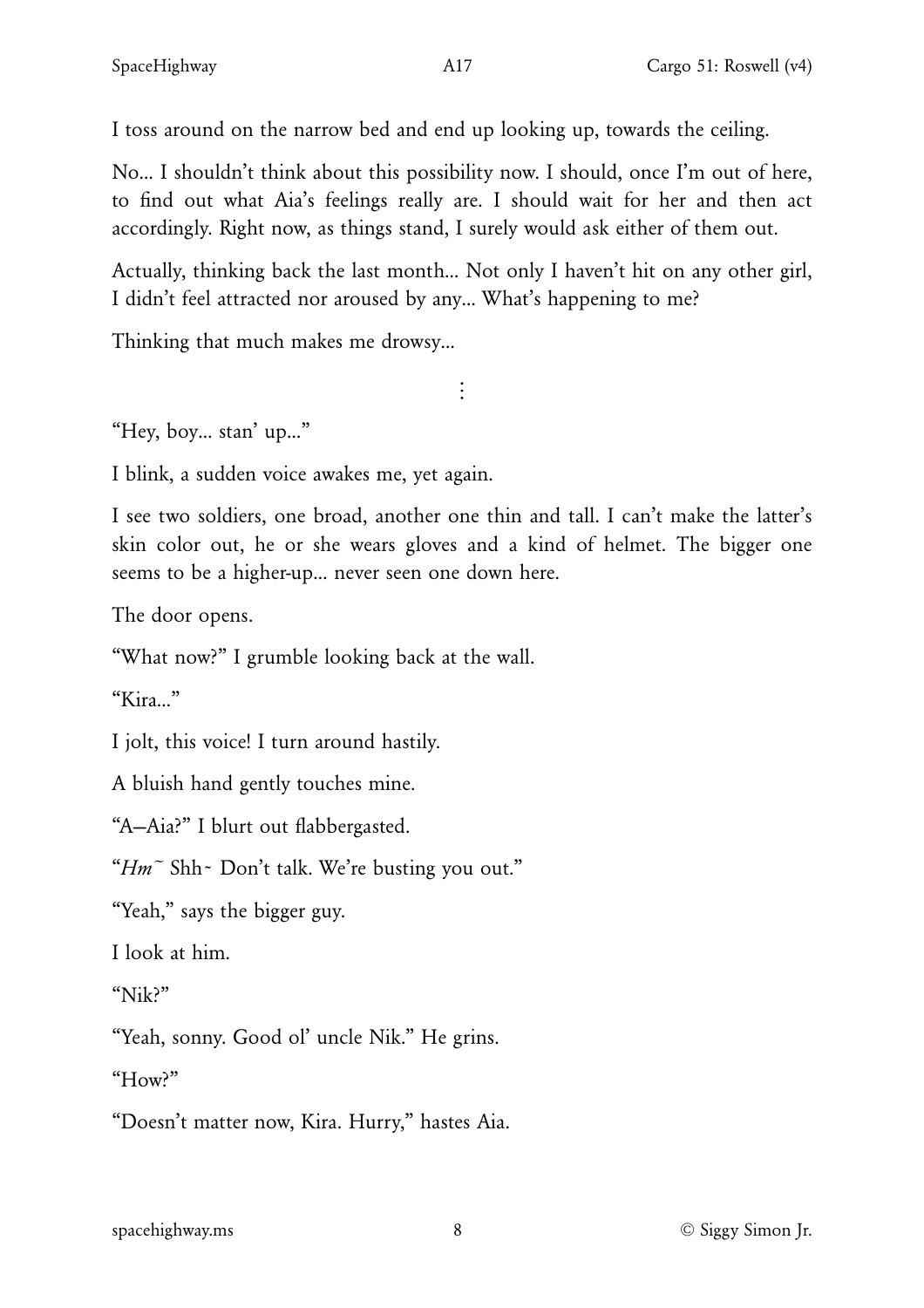"Here…" Nik hands her some handcuffs.

"Sorry, Kira," she says while she handcuffs me. "Not too tight?"

"It's okay…" I say still in disbelief.

"Jus' play along, Kira," says Nik calmly.

"Can you walk?" asks Aia concerned. "You look awful, Kira. But I can't give you first aid now, or they'll suspect…"

"It's okay," I repeat myself.

Aia and Nik escort me through the long corridors. I look down at my feet while I slowly take one step after another.

·

Each time we encounter other soldiers, either Aia or Nik push me, and he bellows at me to hasten my pace while they salute Nik. The biggest difference to the other soldiers who pushed me along is that they do try to not hurt me further.

I've never been taken so far from my cell for the last few days. I don't even know for how long I've been in here…

Seems Nik knows this place well. Either he has been here before, or he has an excellent sense of direction. Or, every fucking base has the same fucking layout.

Stairs… something I haven't seen for the last couple of days. That's better, I have the feeling we will be out at any minute.

We reach an intersection of two corridors, and we turn left. Shit! Two guards… What now?

"Hey! Where are you taking the prisoner?" one bawls.

"Orders to take 'im to da truck, an' force 'im open it," Nik says calmly.

"What? I haven't received such an order, I'll call to verify," says the other guard.

"Yah, stay still, grunts," hollers the first one.

Shit…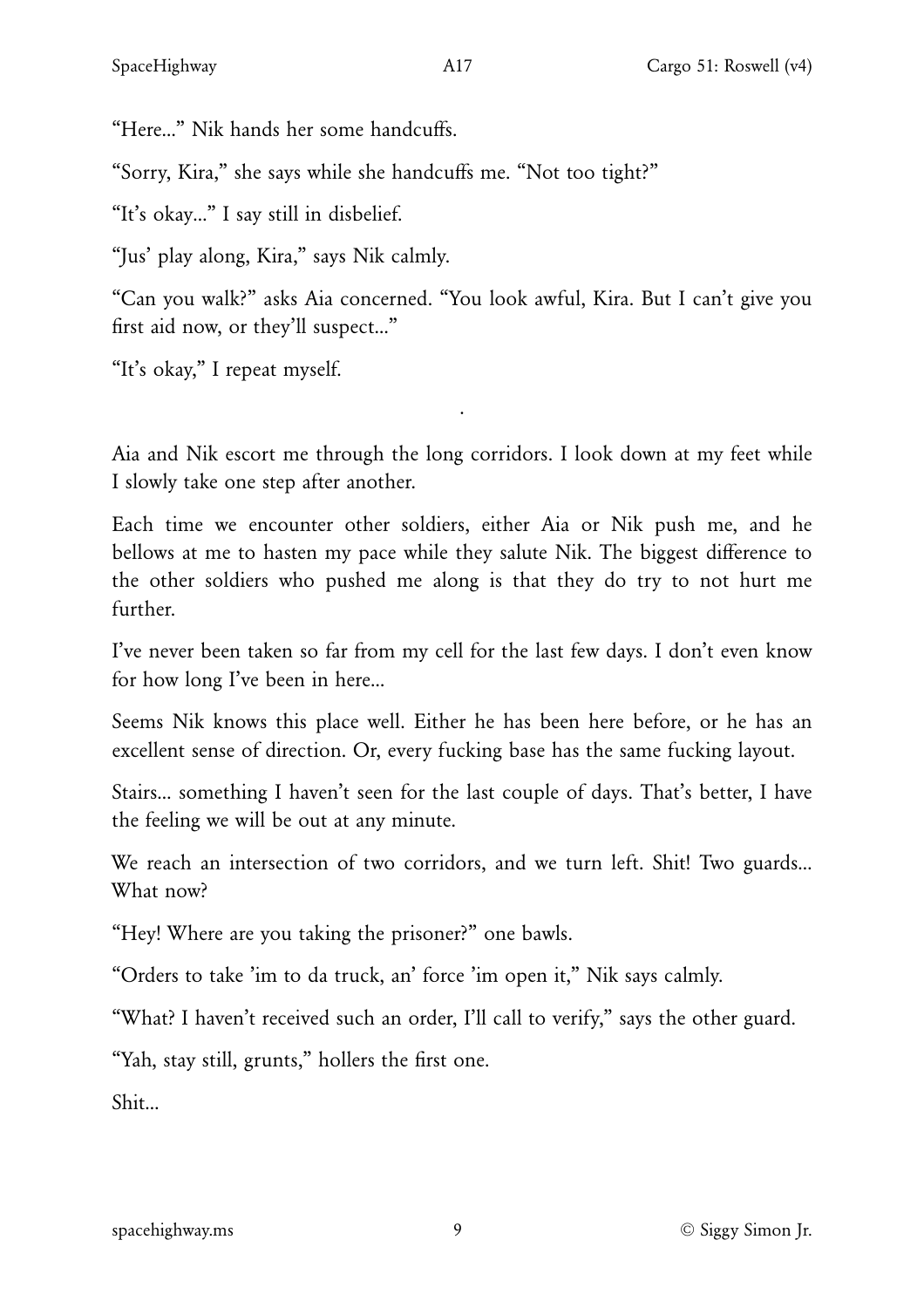"Don' ya eva talk dis way to a superior, private!" roars Nik. "Y'two'll hear from da court-martial at once! An' what's da new fuckin' 'abit o' not salutin' a commanda?"

Both seem to freak out.

"Fuck! I mean, sorry, Sir! I have not noticed—"

"Should have, private! Now let's through!"

"Yessir! Sorry, Sir! Will not happen again, Sir!" "At once, Sir! Excuse us, Sir!" both cringe and step away.

"I'll let'is slide, fo' da time bein'. A repetition, an yer out!" Nik bellows. "You! Ya swarthy! Move!" He pushes me forward.

"Ouch!" I struggle hoping to fool the two guards.

"Silence!" Nik shouts again. "Now move!"

We leave the guards behind.

"Sorry, Kira," he whispers to me.

I just nod, and he seems to get it.

"Almost out…" whispers Aia. So reassuring. I sigh in relief.

"You! What are you doing here?" someone shouts behind us.

"Again?" bellows Nik. "We're—"

"You're not from this unit! What—Sound the alarms! Jailbreak!"

"Shit!" I swear, just when I see the end of the tunnel. Almost literally, I see the open gate in front of us.

·

"You—Ugh!"

Aia sprinted back and knocked him out in seconds.

"Hurry!" Nik shouts and hastily takes my cuffs off while an alarm begins to whoop.

"Fuck!" shouts Aia running towards us while I try to run.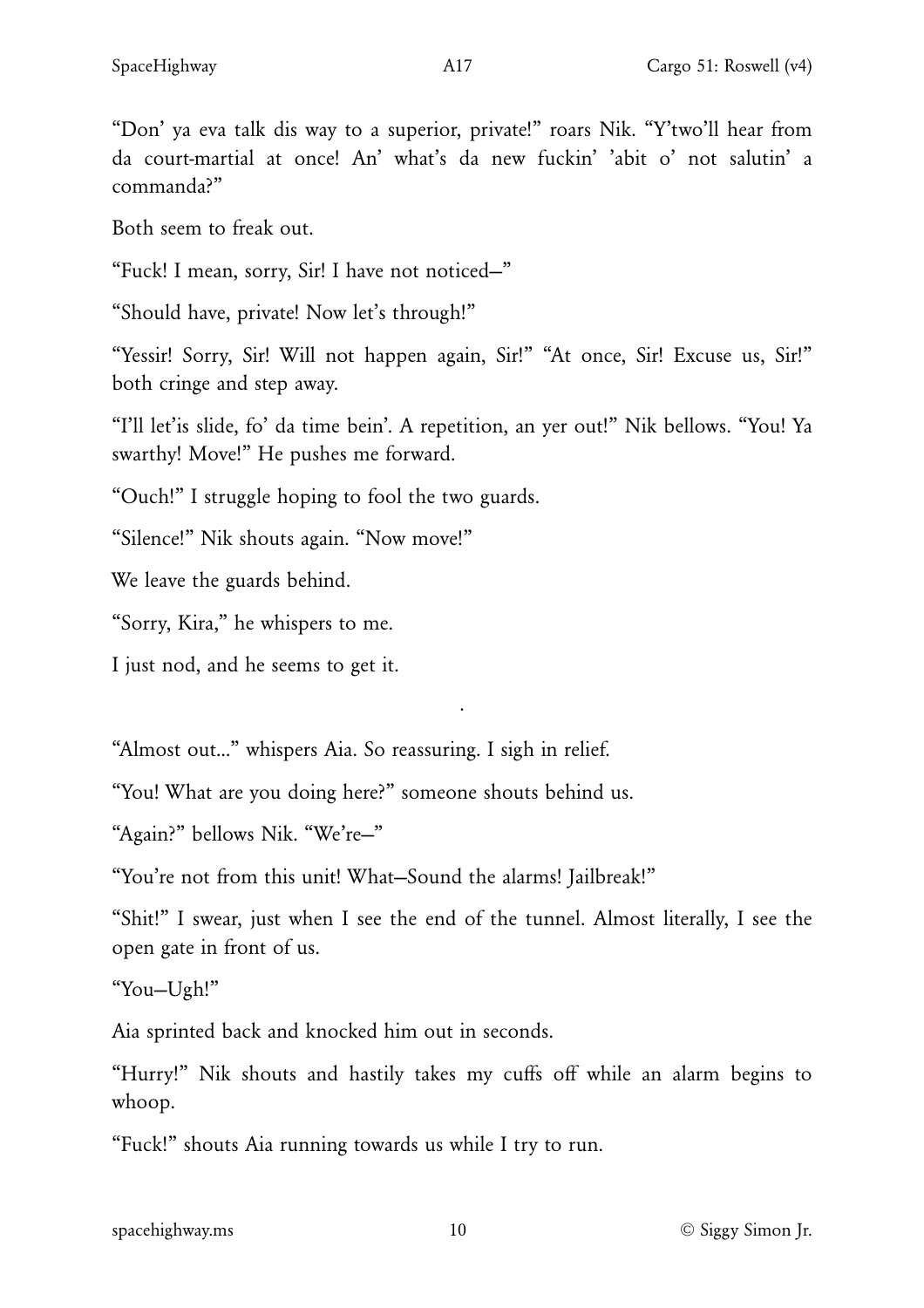"Da damn fuckin' gate!"

"It's closing!"

Nik takes his gun out. Shit! It's one with real ammo, not a *harmless* stungun.

He shoots at a touchscreen at the side of the closing gate, making it shatter. What will that do?

"Hurry! Da gate canna be open'd again!"

"That was your plan?" I shout back. "I can't run!"

Without a word, he kneels down and offers me a piggyback.

I'm getting sick from his frantic movements… Getting seasick while being carried… that's something new…

*Pam! Pam! Pam! Phew! Phew!*

"Shii~iit!" I scream on Nik's back while I hear bullets piercing the air around me.

"Aia! Shoot at 'em!" Nik shouts.

"What? Can't do that! I'm a fuckin' medic!" she screams back.

"Fuck! Den run an' don' geddit!"

We reach the gate…

Nik takes me and throws me to the floor, and I slide beneath the closing gate into the field. He follows me the same way.

"Aia!" I look back in fear.

Aia slides underneath the massive gate, and it closes. By a hair!

"Yer'ight, Kira?" Nik shouts still rolling on the floor.

"Yeah!" I shout back. "Aia?"

"I'm alright! Let's go!"

"What now?"

"There!" Nik points at a buggy —a real buggy on wheels!— rushing towards us.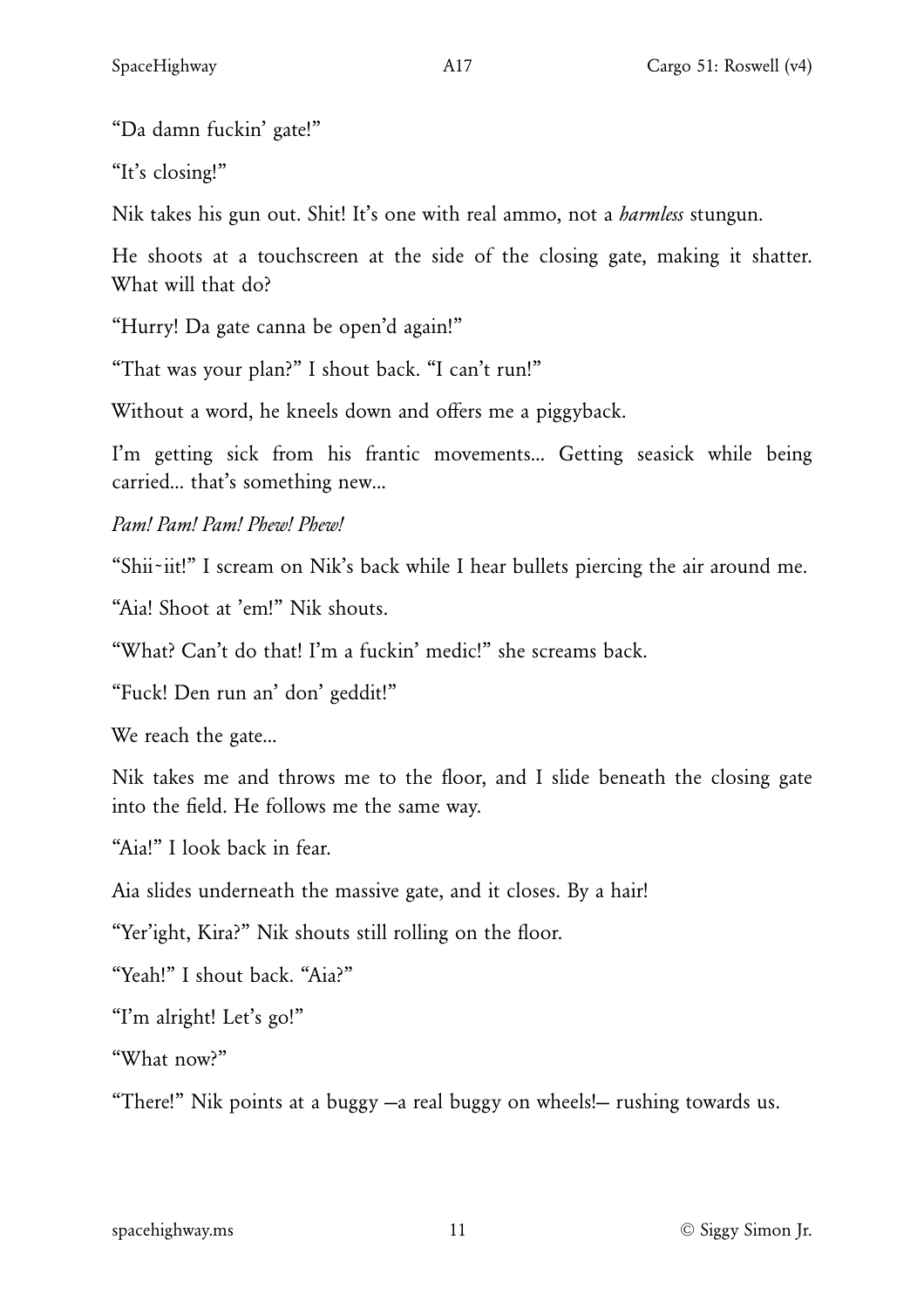The buggy drifts and stops just in front of us. Not even a stuntman for a movie would have done it better!

"Come on! Up, you three!"

I blink…

"Yuuki?" I scream baffled.

"Hurry!" the *secretary* shouts wearing a soldiers' uniform.

Hastily, I climb to buggy as do both my rescuers.

"C'mon! Dey're on our toes! In seconds dis place swarms wit' blokes!"

Yuuki hits the pedal, and we dash away.

How the fuck such buggies still exist? No! The real question is: what the hell is Yuuki doing here?

"Yuuki?" I ask.

"Not now, Kira-kun!" she shouts back. "The hangar is right there!"

"Hangar?"

"Of your Falcon!" shouts Aia.

Alarms ring and sirens whoop all around while we see soldiers running out of their barracks.

#### *Ratatat! Pew! Pew! Whoosh!*

"They're fucking shooting at us!" I scream ducking down.

"Obvious!" shouts Nik back as he readies his own machine gun.

<span id="page-11-1"></span>Nik stands in the back of the buggy and shoots wildly around while Yuuki steps on the pedal and swears, "Move! *Kono yarou<sup>1</sup>!"* Who would have thought that the always quiet and shy Yuuki would swear… Never mind the fact that she's driving a buggy in the midst a crossfire inside a military base…

We're reaching a hangar-ridden side of the base. Fuck... where is my Falcon?

"Number twenty-one!" shouts Aia. "There!"

<span id="page-11-0"></span><sup>&</sup>lt;sup>[1.](#page-11-1)</sup> Japanese: "You shit!" "You bastard!"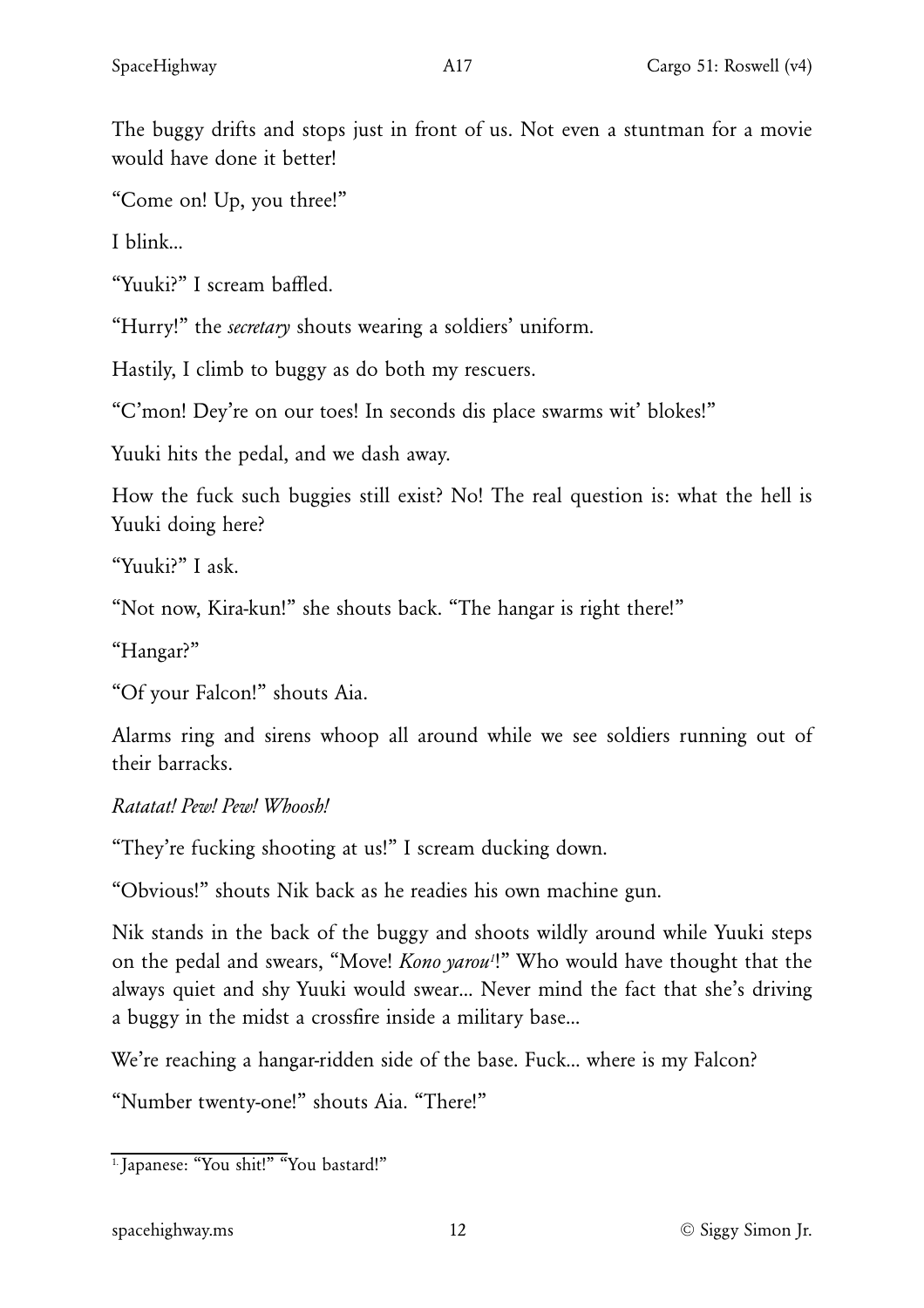"Thanks, Aia-chan!" shouts Yuuki back while she turns towards its gate in a nice drift. Where the hell did she learn to drive like that? Not even I can do that!

Two soldiers stand at the gate shooting at us, Yuuki doesn't hesitate and drives the buggy right into their path.

<span id="page-12-8"></span>"*Doke[2](#page-12-0) doke*! *Bakayarou[3](#page-12-1)* !" she shouts ducking down.

We hear the two shouting and bellowing us to stop. Yuuki ignores them and drives up head-on.

One of them is stupid enough to stand in front of the buggy, is he suicidal?

<span id="page-12-9"></span>"*Chikush*ō*[4](#page-12-2)* ! *Che['5](#page-12-3)* ! *Jiguko e ike kono am[a6](#page-12-4)* !"

*Plo*ff*! Bump…*

<span id="page-12-11"></span><span id="page-12-10"></span>"*Kuso-tare yaro[u7](#page-12-5)* …" she continues swearing after we left the run-over soldier behind. "*Notare jin[e8](#page-12-6)* !"

My Falcon is just in front of us, good to see you, buddy!

Yuuki drifts to the Falcon's door, I almost fall from the buggy…

"Hurry!" Aia shouts already sprinting to the door's control panel.

She opens the latch and hovers her hand over the touchscreen. The door opens, finally. Luckily, I insisted she should also have access to my Falcon. Actually, Enya has access too, but I've never told Aia…

Yuuki helps me up and shoves me along.

<span id="page-12-12"></span>"*Hayakushit[e9](#page-12-7)* , Kira-kun!"

Nik still shoots at the running soldiers while I climb into my Falcon. Yuuki follows me while Aia is already starting up the powerplants.

<span id="page-12-0"></span><sup>&</sup>lt;sup>2</sup> Japanese: "Get out of the way!"

<span id="page-12-1"></span><sup>&</sup>lt;sup>[3.](#page-12-8)</sup> Japanese: "Idiot" "Dumb bastard."

<span id="page-12-2"></span>[<sup>4.</sup>](#page-12-9) Japanese: "Shit!" "Fuck!"

<span id="page-12-3"></span>[<sup>5.</sup>](#page-12-9) Japanese: "Damn!"

<span id="page-12-4"></span>[<sup>6.</sup>](#page-12-9) Japanese: "Go to hell, you bitch!"

<span id="page-12-5"></span>[<sup>7.</sup>](#page-12-10) Japanese: "Fucking shit bastard."

<span id="page-12-6"></span>[<sup>8.</sup>](#page-12-11) Japanese: "[Go] die in a ditch!"

<span id="page-12-7"></span>[<sup>9.</sup>](#page-12-12) Japanese: impolite for "Hurry up!"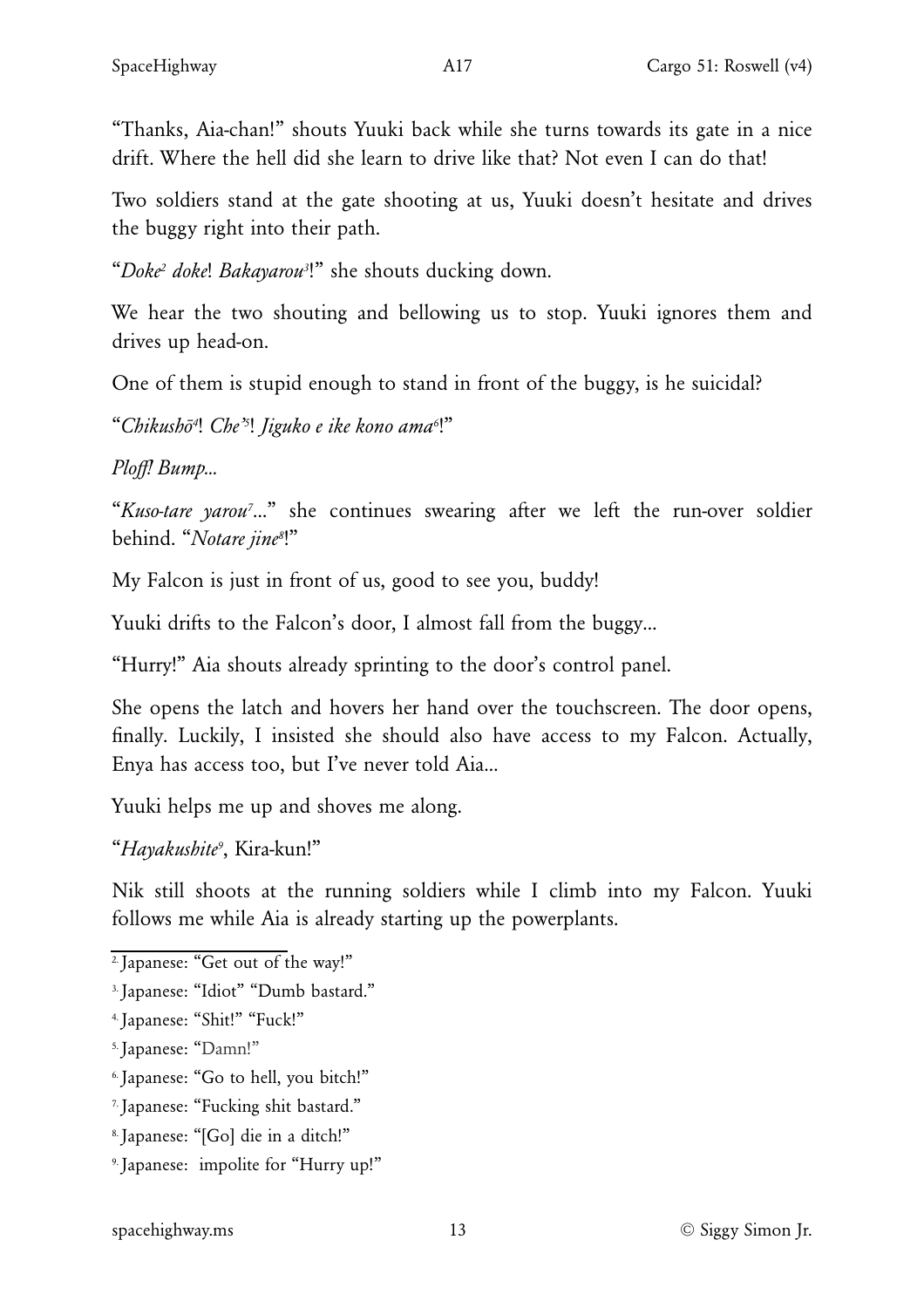<span id="page-13-3"></span>"Nik-oji! *Bakayarou*! *Hayakushiro[10](#page-13-0)*! Run!"

I stumble into the small corridor and fall from my injuries.

<span id="page-13-4"></span>"*Chikush[o11](#page-13-1)*! Kira-kun! Nik-oji! C'mon, help me!"

"Shit! Comin'! Close da door an' blast off, Aia!" he shouts.

"On it! Hold on!" she shouts back.

<span id="page-13-5"></span>"Come, Kira-kun… *ganbaru[12](#page-13-2)*, safe now you are."

Nik and Yuuki help me onto the small couch of the living space.

While Nik holds me in place, Yuuki tries to move into the cabin after she left a backpack with us. Not easy, as Aia is taking evasive actions and my Falcon makes sharp turns and moves.

I hear Yuuki shouting and blaring something, but I'm unable to understand it… Huh? Why? I try to ask Nik, but I struggle to say anything…

"It's okay, boy…" he simply says. "Yer adrenaline rush's comin' down. Here, take dis." He hands me a nondescript drinking pouch. "Issa painkilla an' let ya sleep a bit."

Without questions, I take it and guzzle it down as good as I can.

I hear Aia and Yuuki swearing and shouting in the cabin while my Flacon moves and rocks like we're in a rough sea…

 $\vdots$ 

The painkiller is kicking in…

I blink…

A white ceiling…

"Kira…" a reassuring voice.

"Pal…" another reassuring voice.

"Kira…" yet another reassuring voice.

<span id="page-13-0"></span> $10.$  Japanese: more commanding and more impolite for "Hurry up!"

<span id="page-13-1"></span><sup>[11.](#page-13-4)</sup> Japanese: "[Oh] shit!"

<span id="page-13-2"></span>[12.](#page-13-5) Japanese: "Hang on."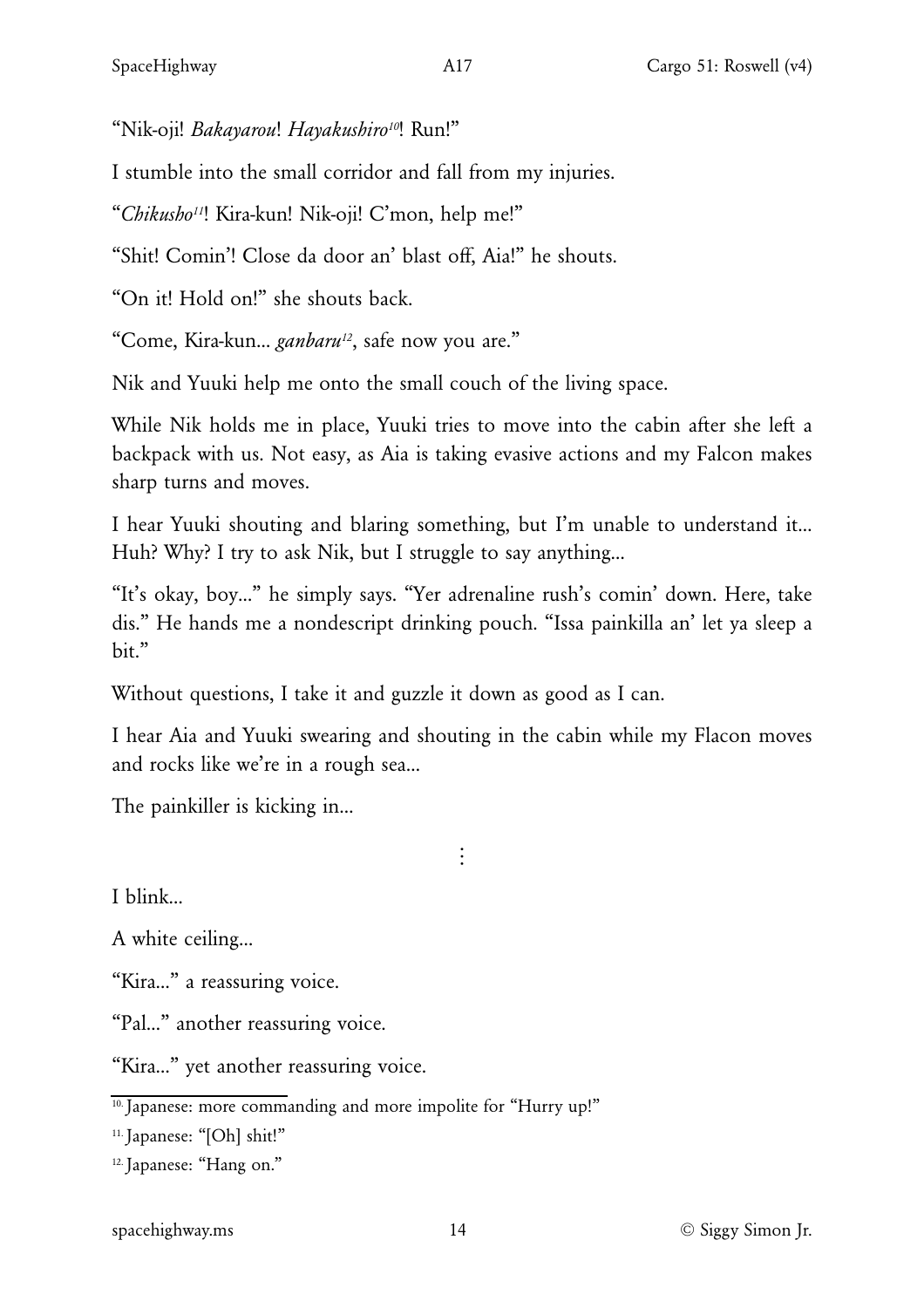Three reassuring smiles. Aia, Enya, and Jim look at me with a clear hint of relief. Enya sheds a tear.

"Dat's some nice action!" laughs a deeper voice, Nik's.

"Indeed," giggles another female voice, Yuuki's.

Yet another day in a ward… How many times already since I've awakened?

I sigh in relief, I close my eyes and open them again.

"Thanks, guys."

<span id="page-14-1"></span>"You're welcome." "Yer welcome, sonny." "*Douitashimashit[e13](#page-14-0)*, Kira-san."

"How—how did you find me?" I ask trying to sit up.

Aia and Enya help me up from each side.

"Your Falcon obviously has a localization device," Yuuki explains. "When you were overdue, we noticed that it was stationary inside the military base."

"Yeah." Jim nods. "Got suspicious immediately."

"We contacted the GDF," suddenly an elderly voice says. Mitsubishi-san comes closer. "They negated everything, telling us that you have left already despite our proofs. That made us move."

"Indeed." Yuuki nods. "I organized a *transfer*," she draws inverted commas into the air, "from another GDF base as the head secretary. There, I found you and contacted Nik-oji."

"Yup!" the commander laughs. "Gotta call dat yer in deep shit. Couldn't let ya rot dere."

"We decided that the best to accompany Nik is Aia," explains Enya. "Jim and I would have been suspicious. You know, I'm a Felii, not usual to have one in the GDF. And Jim knows shit about first aid."

"Hey!" Jim shouts, then laughs. "Yer right, heh. Anyways, we're sure ya need a medic. Our beauty queen Aia's da best choice."

"Yeah." Aia blushes. "Nik came up with my disguise."

<span id="page-14-0"></span><sup>&</sup>lt;sup>[13.](#page-14-1)</sup> Japanese: "You are welcome."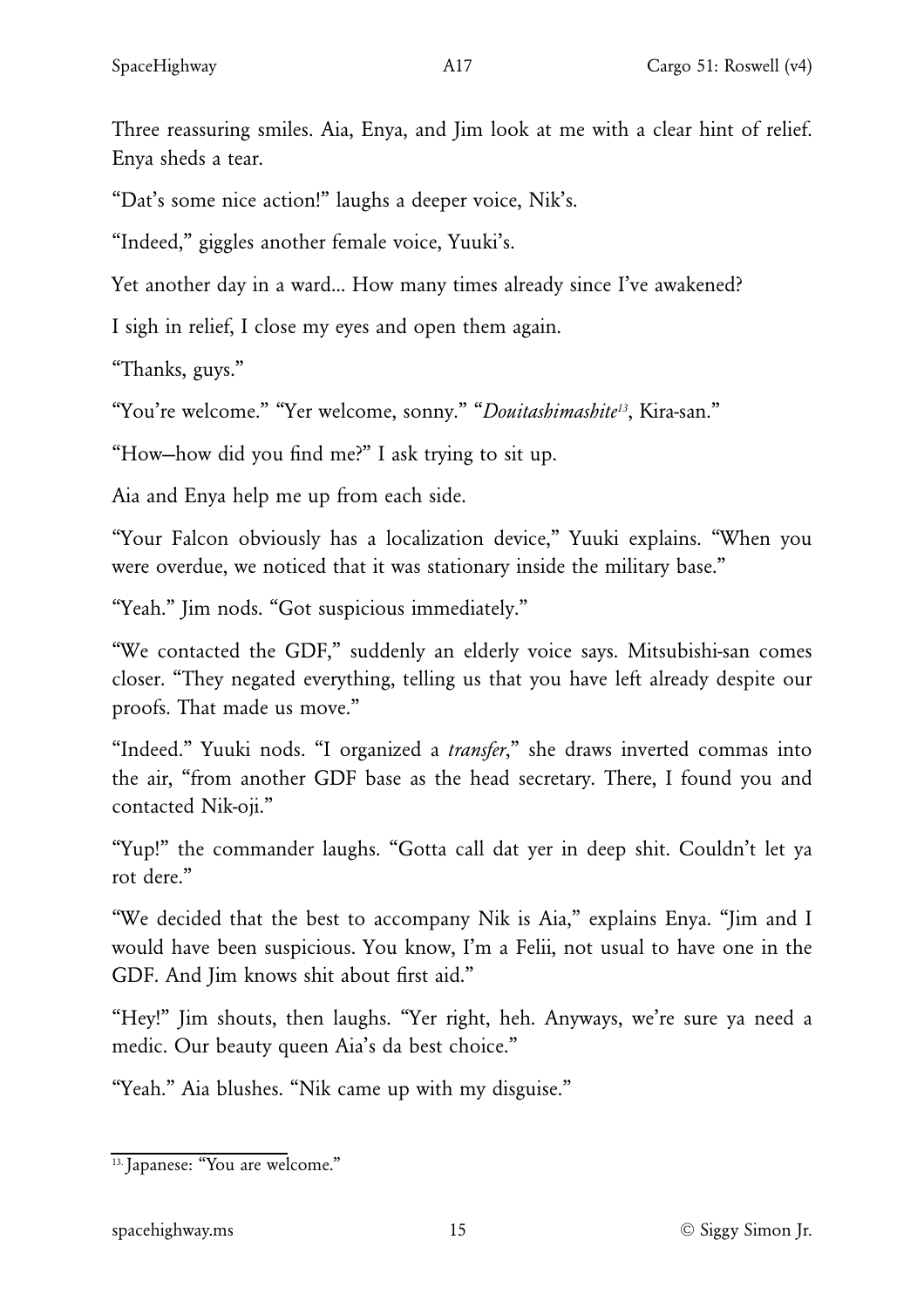"After I smuggled Nik-oji and Aia-san into the base, I gathered your confiscated belongings. They are in this bag." She lays a small backpack onto the nightstand at my left side.

"Wow! Thank you, Yuuki." I bow to her still sitting on the bed.

"*Douitashimashite*, Kira-san. No need." She also bows to me.

"But…" I say. "Why did you bring yourself into such danger, Yuuki? I mean—"

"Kira-san," she giggles. "You are our friend, not just an Ace of Aces." Wow! She considers me a friend despite not having chatted with her much? "Also, I did it because I had the right contacts."

"You leave me speechless, Yuuki. I knew that any of you would try to help me, but not to such extent."

<span id="page-15-4"></span><span id="page-15-3"></span>"*Fushicho[u14](#page-15-0)*-san, no need. You are family," Yuuki says drawing an adorable smile. I blink flabbergasted. "The ISTM is a big family. Mitsubishi-sama is our *zokuchou[15](#page-15-1)*, and I—" she interrupts herself, "I am his assistant. Of course, I look out for all of you."

"An' we're here for each other," adds Jim with pride. "Ya would do da same."

"You're right, pal. You're right." I smile. "Ah~ Where did you learn to drive like that, Yuuki?"

"Oh~" she giggles. "A hobby." She blushes. "I love to drift. But I am only good with vehicles on wheels…"

"Wow! Well, nice drifts for sure!" I laugh.

<span id="page-15-5"></span>"*Arigatougozaimasu[16](#page-15-2)*, Kira-san." She smiles and bows slightly.

"Now you should rest a bit, Kira-kun," says Mitsubishi-san with a smile. "We all should let him rest, and I have a lot of paperwork to fill out for what you three rascals did," he smirks, "but worth it."

All laugh.

"*Ugh*… Can I stay for a bit?" Enya asks shyly.

<span id="page-15-0"></span><sup>&</sup>lt;sup>[14.](#page-15-3)</sup> Japanese: "Phoenix, 'non-dying-bird'"

<span id="page-15-1"></span><sup>&</sup>lt;sup>[15.](#page-15-4)</sup> Japanese: "head of family, patriarch or matriarch (gender neutral)."

<span id="page-15-2"></span>[<sup>16.</sup>](#page-15-5) Japanese: "Thank you."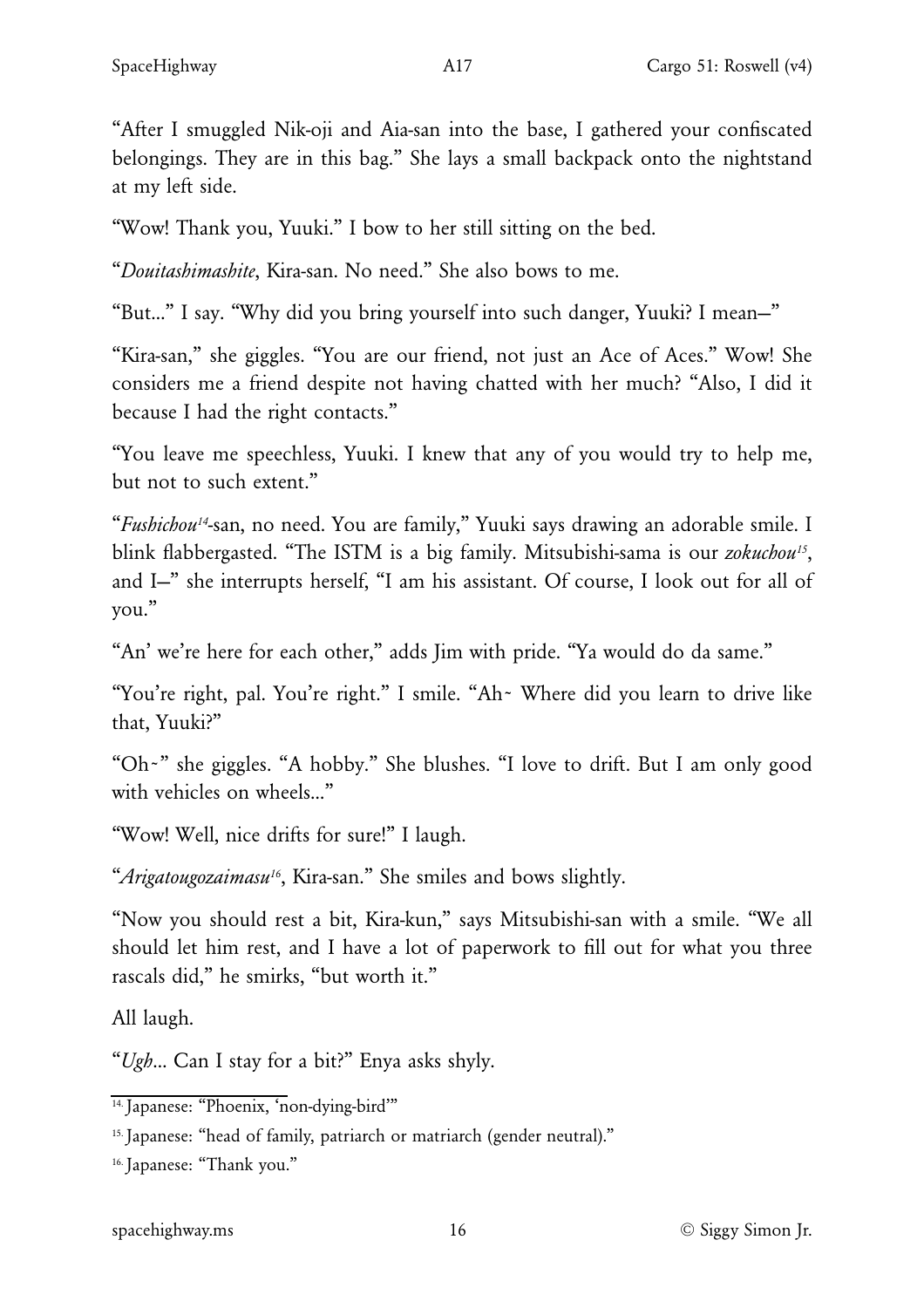"Sure…" I nod.

"I'll come back later," says Aia with a smile. "I need to lie down for a bit, I'm still exhausted."

"Thank you again, Aia."

"You're welcome, Kira. Let Enya care for you a bit and get better, will you?" she says smiling while leaving with the rest.

Once the door closes, Enya embraces me gently.

"Kira… I was so afraid…" she stammers. "Afraid you won't come back."

"Sorry, Enya…"

"It wasn't your fault."

"It was… I just told a bad joke…"

"These assholes…"

"Come here…" I tell her gently while embracing her.

Our lips touch, and we kiss. Instead of our usual lustful and erotic kisses, this one is soft, gentle and reassuring.

As our lips part, a tear rolls down her cheek. I brush my thumb over it wiping her face dry.

"Thank you, Enya."

"What for?" she asks shyly. "I didn't do anything but waiting for your return."

"For being you," I simply answer.

"Huh?"

"I've dreamt of you…"

"You did?"

"And…"

"And of Aia too?" she asks with a smirk.

"Yeah." I nod. "Sorry."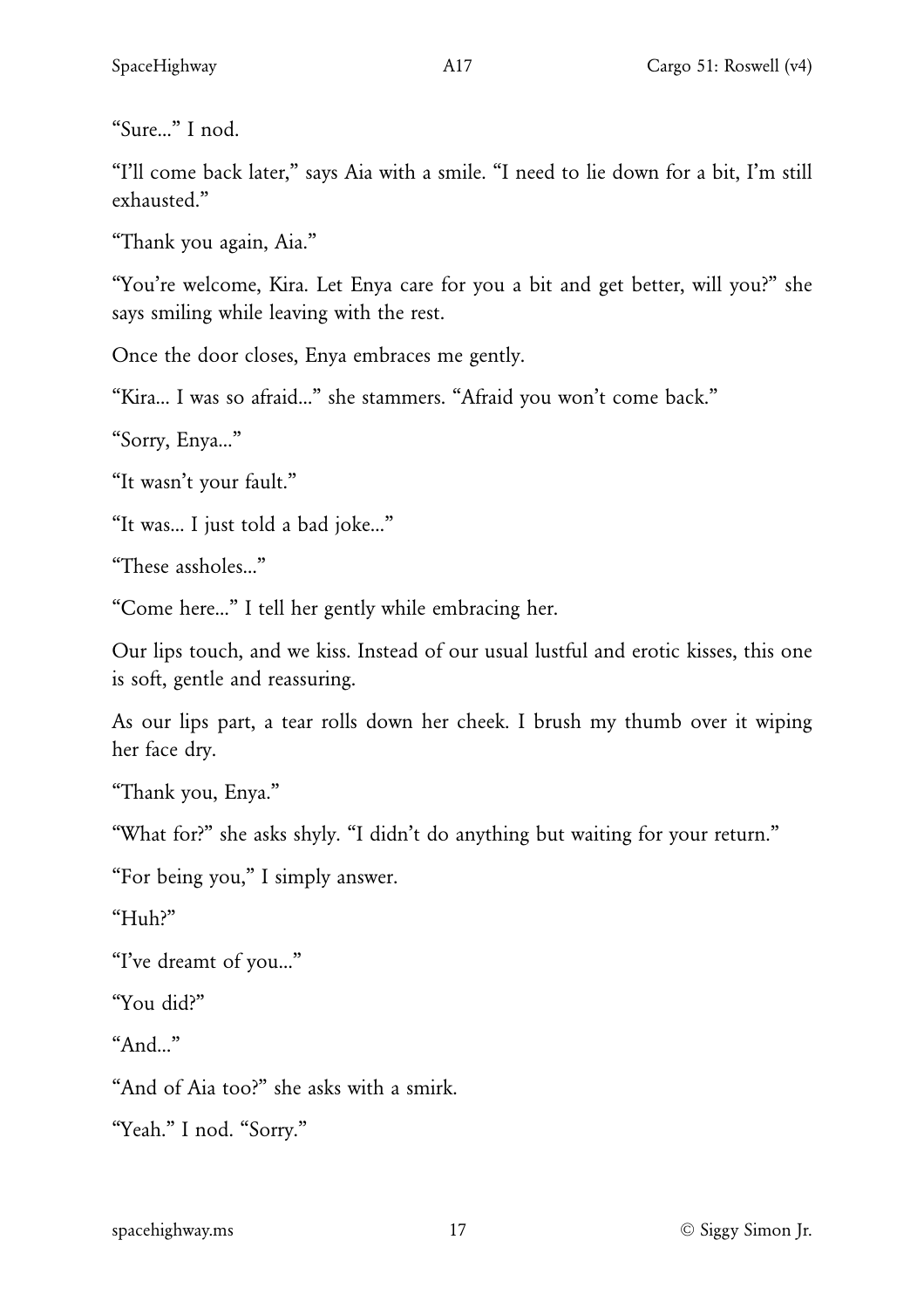"Why would you be sorry? I thought we have talked this through…"

"We did. Even so, I'm conflicted…"

"Your feelings?"

"Yeah…"

"Take your time, Kira. I'll wait for you. Uh~ as long as I know you're safe, I can wait for you."

"Enya…"

She kisses me again, and I accept her sweet kisses.

Waiting for me? Enya? Why? Why did you have to say it?

"I'll wait till Aia and you have cleared up your relationship."

"But not even I know—"

She brushes her fingers over my lips.

"I know, Kira. I know you are waiting for her. She needs time. But her feelings towards you are real."

 $"Y_{OII}$ "

"We talk…" she interrupts me. "She tells me a lot. We're good friends, you know?" She smirks. "I won't tell you about our conversations, but I tell you this, she cares a lot for you. You'll do right to wait for her. And I… I can't be jealous of either of you. I love you both, equally."

"Enya…"

"Yeah," she purrs. "I love you, I love her. But I know that Aia isn't interested in girls. If she did… well, I would have asked her out long ago."

"Enya…" I blink and add, "There is a lot we don't know about her…" I sigh.

"True…" she also sighs. "Not even Kim and Kite know much about her way of thinking. We only know that she has been verbally abused a lot, for her unknown origins."

"That's horrible, nobody should be exposed to that."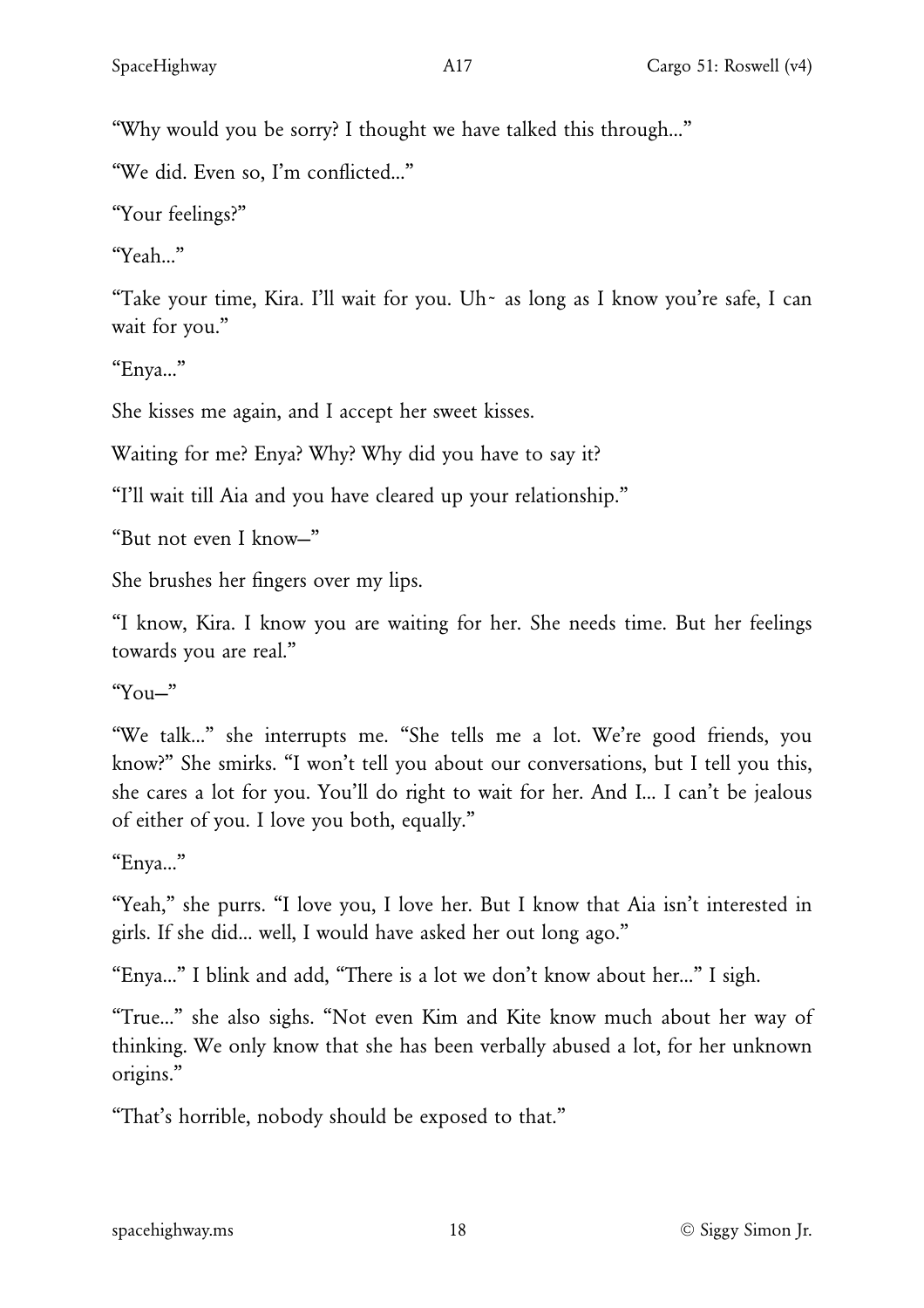"I know…" she sighs again. "She'd gone through so much shit… she won't even talk about it. She needs a partner to whom she can open up and get all this shit out of her mind. And I'm sure that you're the right guy for it."

"Enya… are you sure?"

"Yeah, Kira," she sighs. "We already have talked it through, haven't we? Don't answer, Kira. If we come out with our relationship before she had made her mind up, she will fall into a deep depression, I'm sure."

"And you?" I ask concerned.

"I'm alright, Kira. You already give me more than I have dreamt of. This relationship we have right now is enough for me, for the time being." She brushes a dark lock out of my face while giving me a beautiful smile. "She told me that you two sleep together sometimes, clothed," she giggles. While I open my mouth, she brushes again over my lips, silencing me. "She feels the same as I do when you spoon me, Kira. Safe. We feel safe in your arms, and that is what she really needs."

"Safe? What kind of protection do you need?" I ask her playfully, hiding my own confusion.

She smiles.

"Even if strong, we all need to feel safe, Kira. And you are one of those sources."

"But I'm so confused…"

"Just your presence, Kira. Your kind and sincere embrace is what we need. I can't explain it myself, but—" She bites her lips. "Remember our first trip? When we visited Ahe's place? There I told you, you have something we aliens like."

"Yeah… I remember…"

"But that's not the sole reason, that's only sexual attraction. You are way more, even if you don't see it yourself. But I can't put it into words, it's something deep. I don't know if it's unique to those who love you or applies to all… Has any other girl told you this? That they feel safe with you?"

"Not that I can remember, I mean, not with strong-willed and independent women like you. And with the other three girls I've slept with since I've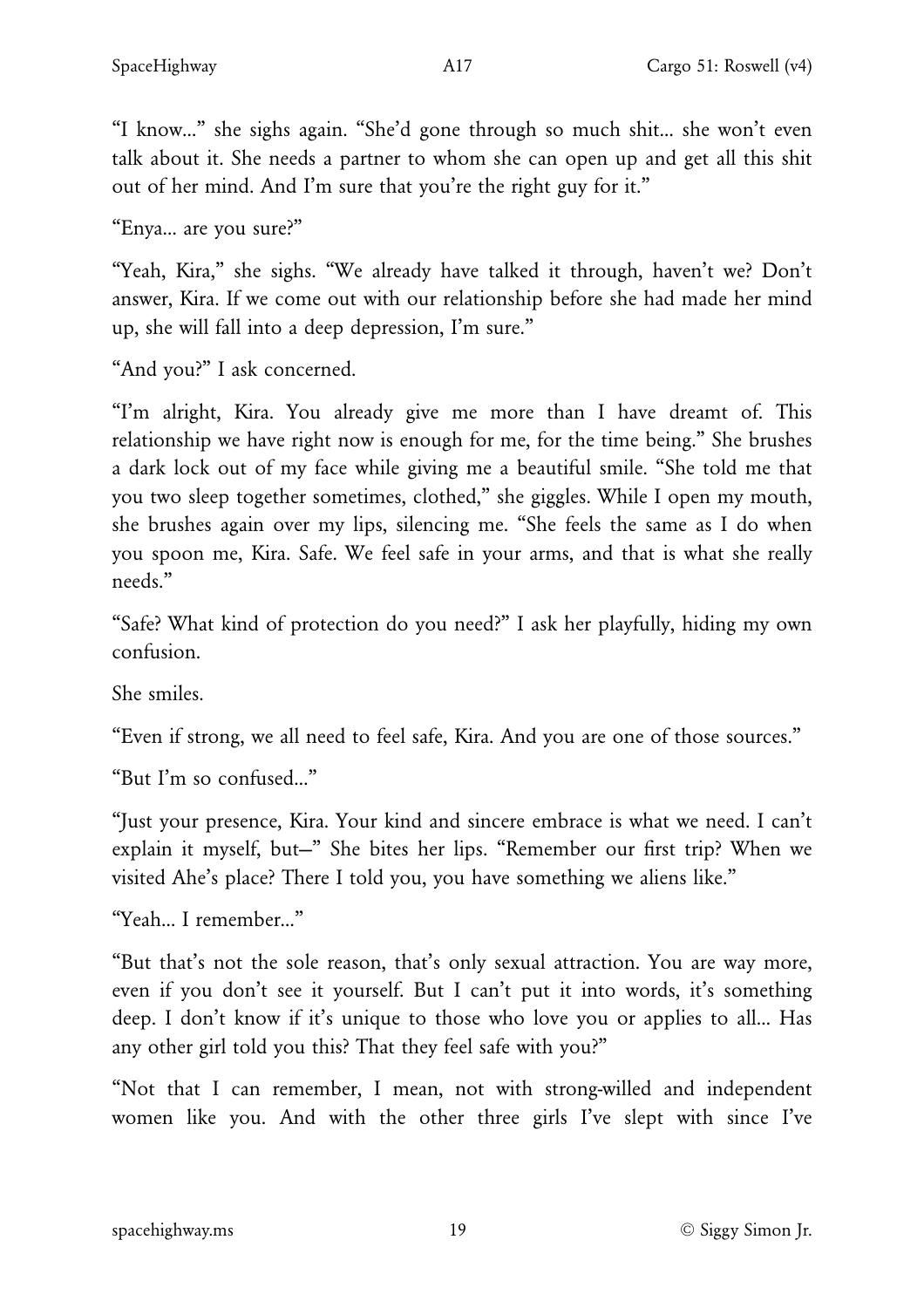awakened, we just had a one-nighter. Without any lovey-dovey pillow talks or sleeping together."

"Right," Enya giggles and begins to caress my face. "Being independent and strong doesn't mean that I can't seek for a bit of protection, Kira. I love to feel safe in your arms. I love that you care for and worry about me. I am sure that Aia feels the same.

"But Aia…" she sighs. "I think even she doesn't get her own self…"

"How so?" I ask her caressing her nape and back.

"Saying it bluntly… sometimes she acts like a pubescent teen, with her hormones and thoughts all over the place, and is just as confused and confusing as such. I know, I went through that too… but I was thirteen, and she's twenty-eight. I don't get it. In some things, she's way maturer than me, but dealing with relationships, she's completely immature."

"You've told me something…"

"Yeah, on our first trip together, right?" I nod. "I felt so down that time, when Aia told me that she has a crush on you," she giggles. "The way she told me, was the same as when my girlfriends told me their crushes when we were teens. Giggling, blushing, exaggerating, and such. Actually, she did that every time she had a crush on some guy. But this time, with you, it was extreme…"

"Really?"

"Yes, you dummy," she giggles then makes a serious face. "If she didn't have this *problem* of hers, she surely would have been all over you, and you two would already know where things stand. And…" she smirks lusciously, "you surely would have slept together."

"I don't know if that would have fixed anything…" I sigh.

"Huh?" She blinks thrice. "How so, Kira?"

"I mean… I'm so unstable right now, feelings-wise. It could have ended with just a one-nighter…"

"Shit… you're right, Kira." She keeps caressing my face. From time to time, I flinch when she touches one of the brushes, despite her gentleness. "Perhaps—"

"Perhaps I need it too…" I sigh.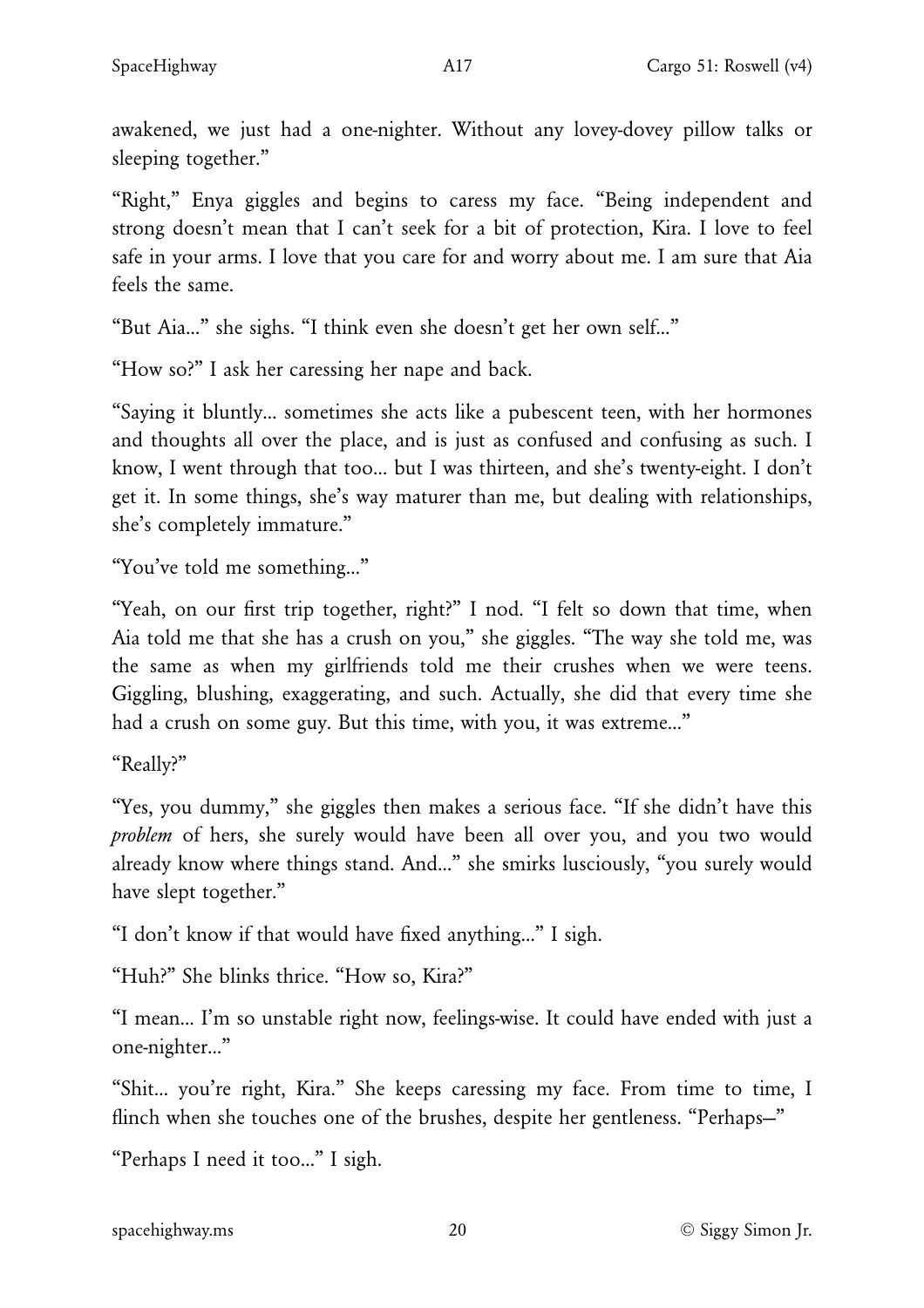"Huh? Why?"

"To change… from what I was…"

"Change? Changes are difficult…" she sighs.

"They are. But I want to change some stuff. I did…" I sigh deeply closing my eyes and opening them again. "I did some not-so-nice things to girls in the past."

"You did?" she almost shouts surprised. "But you're so nice to me…"

"Of course, you're special." I smile.

Enya lies into my arm at my side, trying to avoid my bruises, and begins to purr.

"Special?" she purrs erotically.

"Yeah. Of course, you are not the first… I mean… I tried to be nice to every girl. But I broke too many hearts."

"Is that all?" she asks baffled.

"Not everyone is as open as you, Enya."

"Right… but…"

"The *legends* of being a womanizer are quite true, in the sense that I've slept with many. I had many lovers at once all the time, well, there was one time I had only one."

"Meaning, when they found out, they went crazy…"

"Yeah… even if I've told them what I am… I couldn't hold back when a sexy girl crossed my path."

"But… since you've awakened…"

"I've only slept with three girls, and I have our relationship."

"Shit… that's a huge change…"

"Yeah"

"No wonder your mental image is in disarray…"

"You can say that…"

"Isn't it taking a toll on you?"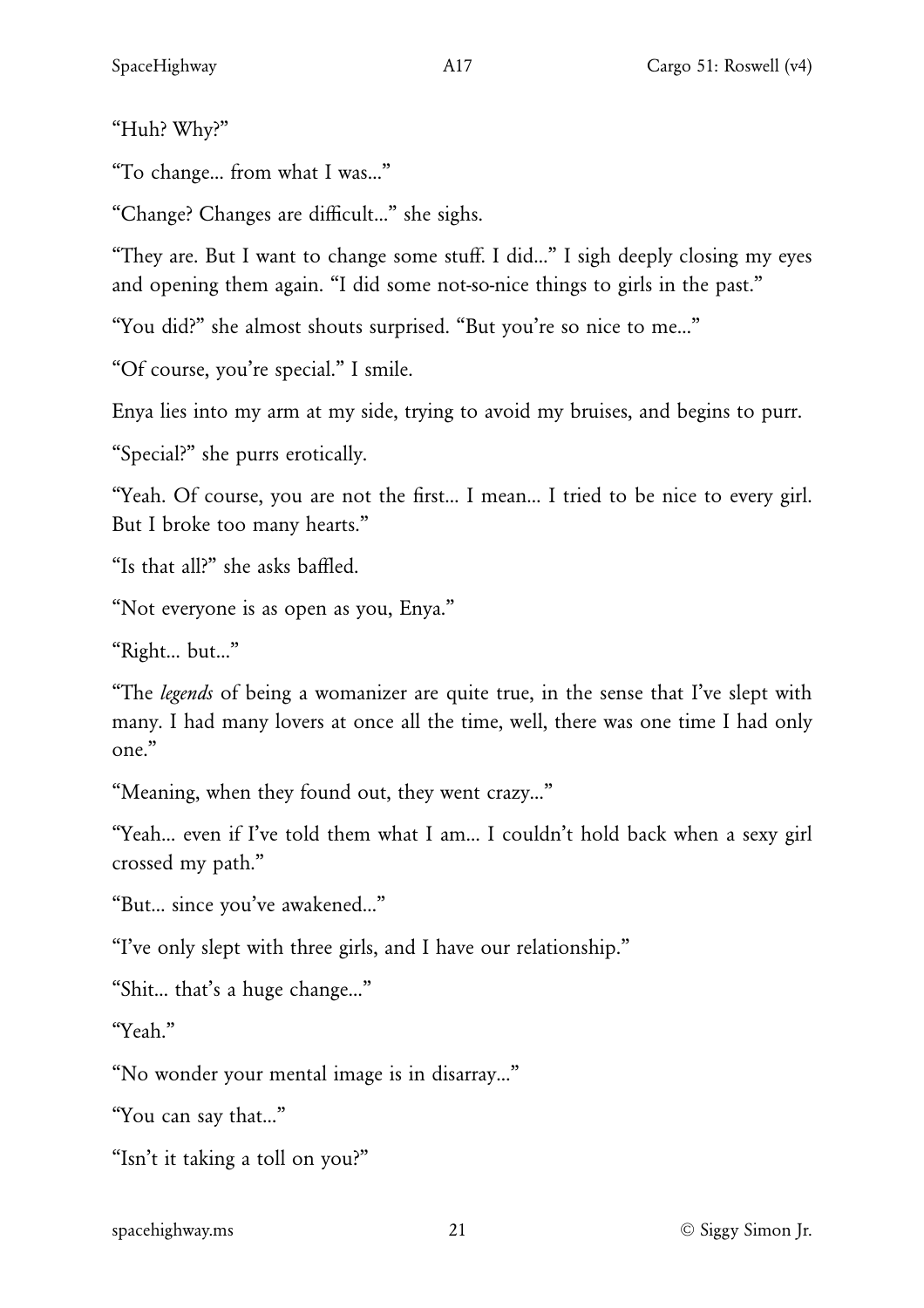"I don't know…" I sigh embracing her tighter. "But… something strange is happening…"

"Strange?"

"Yeah… I don't get hard anymore when seeing a sexy ass or nice tits…"

"What? But you're always hard around me…"

"You and Aia…"

"Really?"

"Yeah… each time I see you, you don't even have to flirt… And when I see Aia, more so when at home where she doesn't wear many clothes. At first, I thought it's only because of her being topless around home, but…"

"It happens even if not…"

"Yeah… it depends on the moment of course. I mean—"

"I get it, Kira," she giggles. "You don't get hard out of nowhere. Are you getting hard now?" she purrs sultry.

"With you in my arms? Always…" I smirk.

"Let me see…" she giggles.

In no time, she finds my erection in my underpants.

"Be right back, darling~" she purrs lusciously and disappears under the sheets.

"Oh, shit… Enya…" I moan.

Suddenly, the door opens.

"How're ya, Kira?"

Shiiit!! Jim!!

I feel Enya twitch and making herself small between my legs. Luckily, I had my knees bent, creating a hiding tent for her.

"Oh~ Heh, Jim," I say trying to sound normal.

"Feelin' better?" he asks.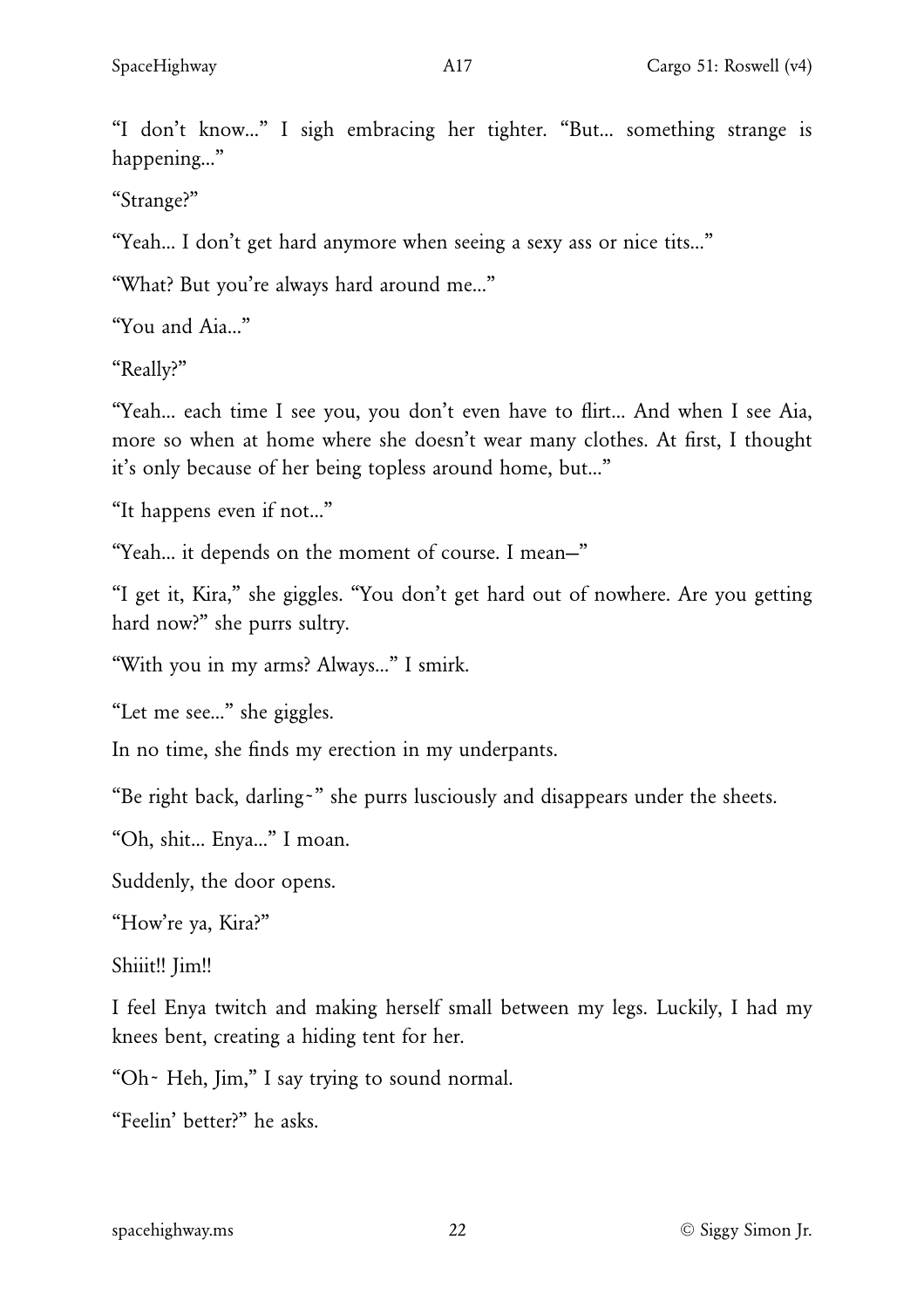"Somewhat… but drowsy… and feeling funny…"

"Heh… Da drugs do strange stuff, right pal?"

"Yeaaah~"

"Yer alright?" he asks concerned.

"All right~"

Damn! Enya! Stop!

"Anyways, jus' checkin' on ya. Heh! By da way? Seen Enya?"

Fucking Enya! Don't!

"Uuugh~ Just missed her~ Jim…"

"Damn… wanted to ask her out…" he laughs. Don't say that now, Jim. She's next to… I bite my lips to not to moan.

"Yer sweatin'… need somethin'?"

"Just some sleep…"

"Okay, be back later, heh. Take care."

"Thanks, Jim…"

The door closes…

"Damn you, Enya…" I sigh lifting the bedsheets.

"Huh? Wasn't it fun?" she smirks coyly. "You surely didn't go limp…"

"Enya…" I sigh still aroused.

"Let me continue then," she grins erotically.

"Was fun," Enya giggles licking her lips. "And surely a better sedative than any drug, right?"

·

"Yeah…" I manage to say drowsy. "And you?"

"You can give it back next time we meet," she smirks then gives me a peck. "See you~" she sings happily and turns to the door.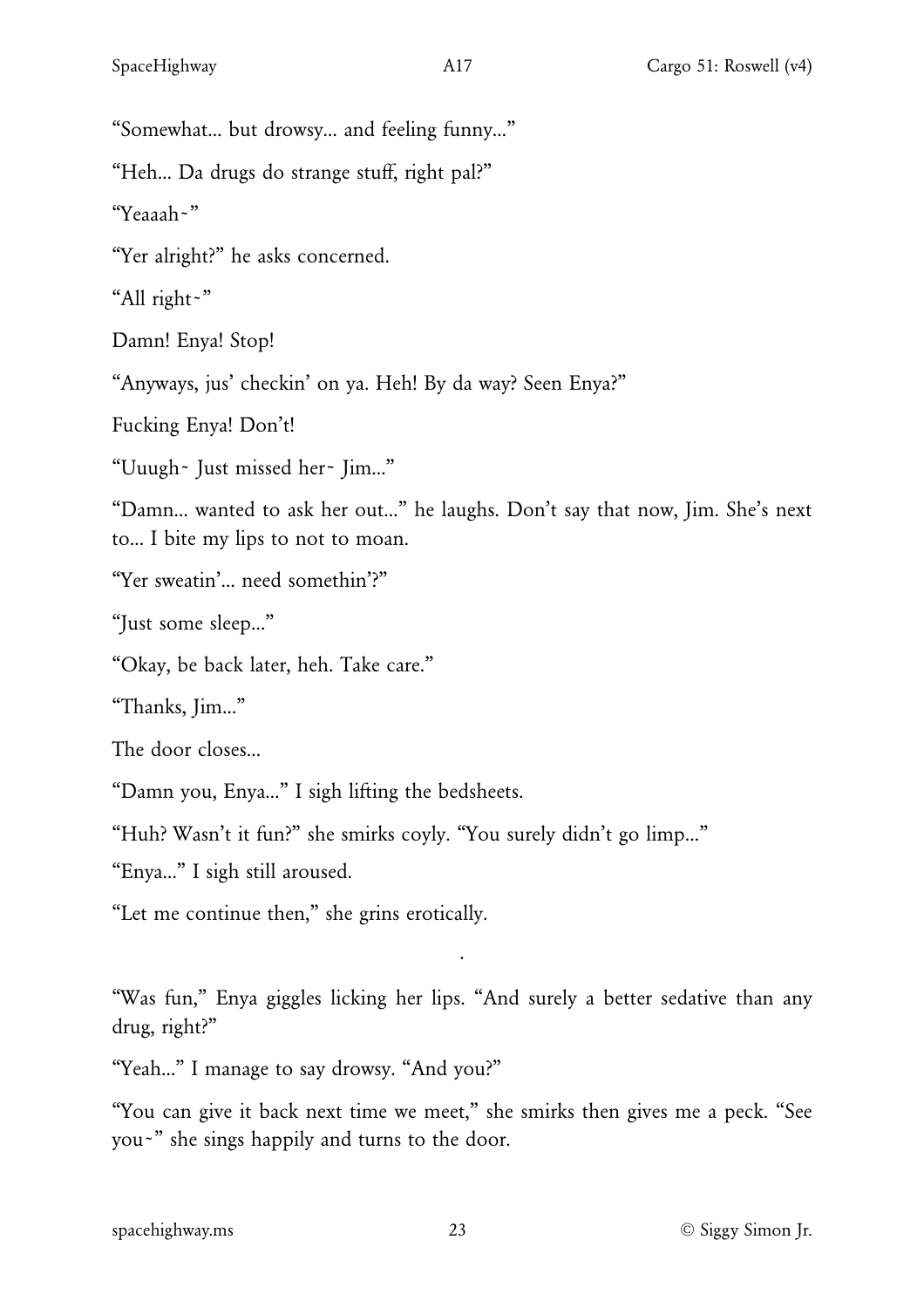$\vdots$ 

"Kira…"

"Hmmm?" I blink, I must have dozed off.

"The doctor gave you the all-clear," Aia tells me happily. "We can go home."

"Great…" I sigh in relief.

"Come, let me help you."

"I'm okay, Aia. I was beaten up, not disabled."

"Okay." She smiles. "The doctor has given me ointments and instructions. So don't worry, you'll be back on track in a few days. Ah, yeah, here's your stuff."

"Thank you, Aia. Could you rest a bit?"

"Yeah, no problem. I got my share of rest," she giggles. "Ready? Great, let's go."

"Uh~ Where's my Falcon?"

"Oh, yeah… At Kim and Kite's place. They have to patch it up a bit. Nothing big, just some bullet holes…" She sticks her tongue out.

"Bullet holes?" I flip out.

"Yeah, don't worry. They got stuck in the outer fuselage, none penetrated the cabin."

·

I sigh in relief as we reach her red sportster.

Finally home… yeah, *home*. I said it.

Before anything else, I visit the bathroom to have a nice shower and a shave. Once finished, I put a fresh pair of underpants and a bathrobe on, just as Aia instructed. She has to apply the ointment on my almost uncountable bruises.

"You good?" she asks me sitting on the already extended sofa bed.

"Yeah," I merely say trying not to ogle over her half-naked body.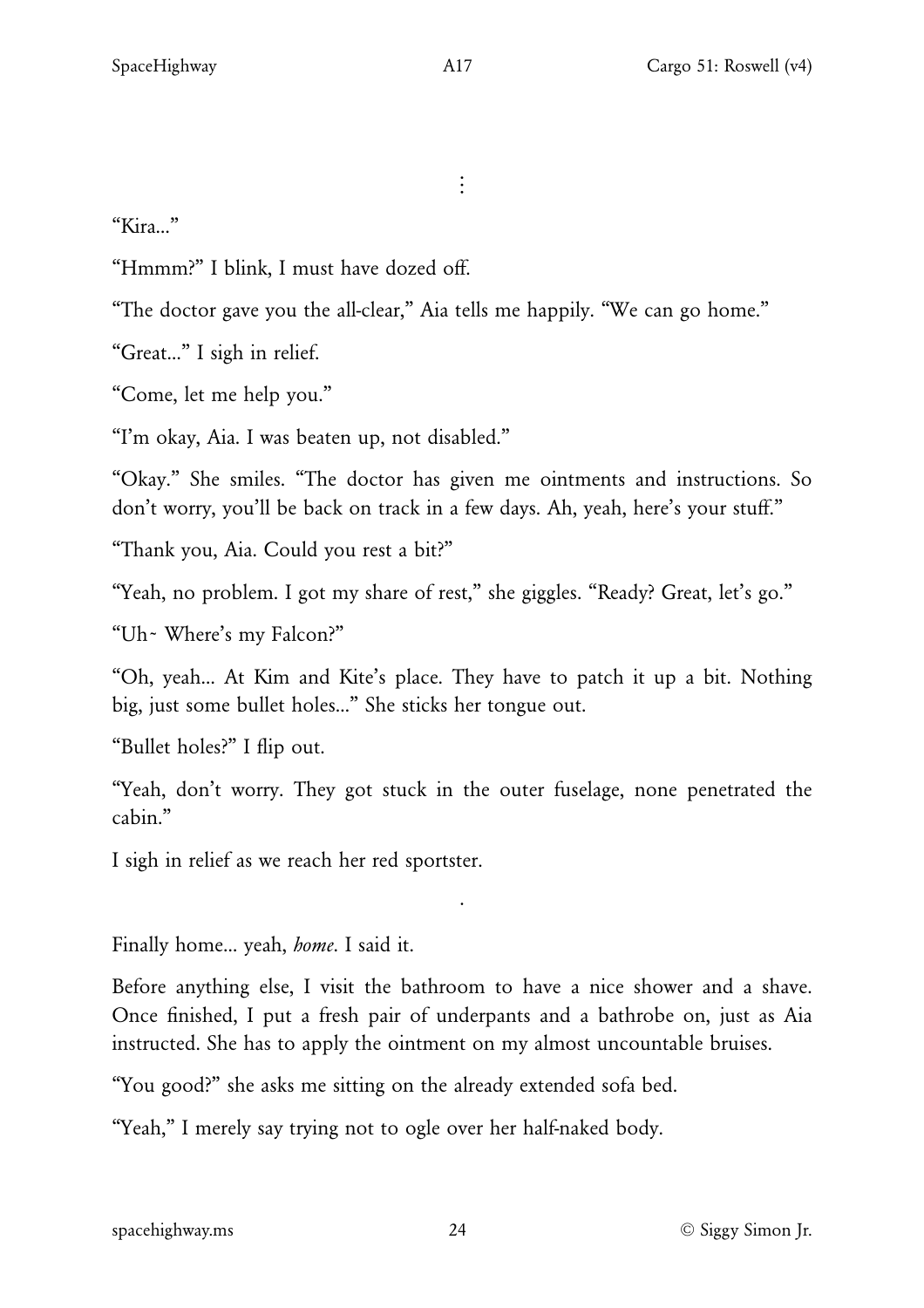"Lie face down, I'll have first a look at your back."

"Okay."

I do as she instructed, and she begins to apply the ointment on my bruises. That feels good, even if it stings from time to time.

"Does it hurt?" she asks sweetly.

"Not much… not anymore… it did when you found me."

"You sure are resilient. Ah~"

"I'm thinking the same," I sigh. She surely remembered the first time she had to patch me up.

"Don't worry about it right now, Kira. I'm done. Let's wait for some minutes, then we'll do the front."

"I can do that myself."

"Don't worry, I'll do it."

"If you insist."

"I do," she giggles.

I can't say 'no' to her…

I lie on my back, and Aia begins to treat my face carefully applying the ointment.

·

"Your poor face…" she sighs. "At least you won't have permanent injuries."

"Thanks to you…"

"Oh, you…" She blushes and giggles. "I'll do my best."

I try to keep my eyes on the ceiling lamp. It's damn difficult not to look into her beautiful face nor down at her tits.

"Finished up here, now your chest…"

As careful as before, she anoints my injuries with different ointments. But every now and then she adds a sexy twist to her *caresses*. Each time she notices, she blushes and goes back to her medical care.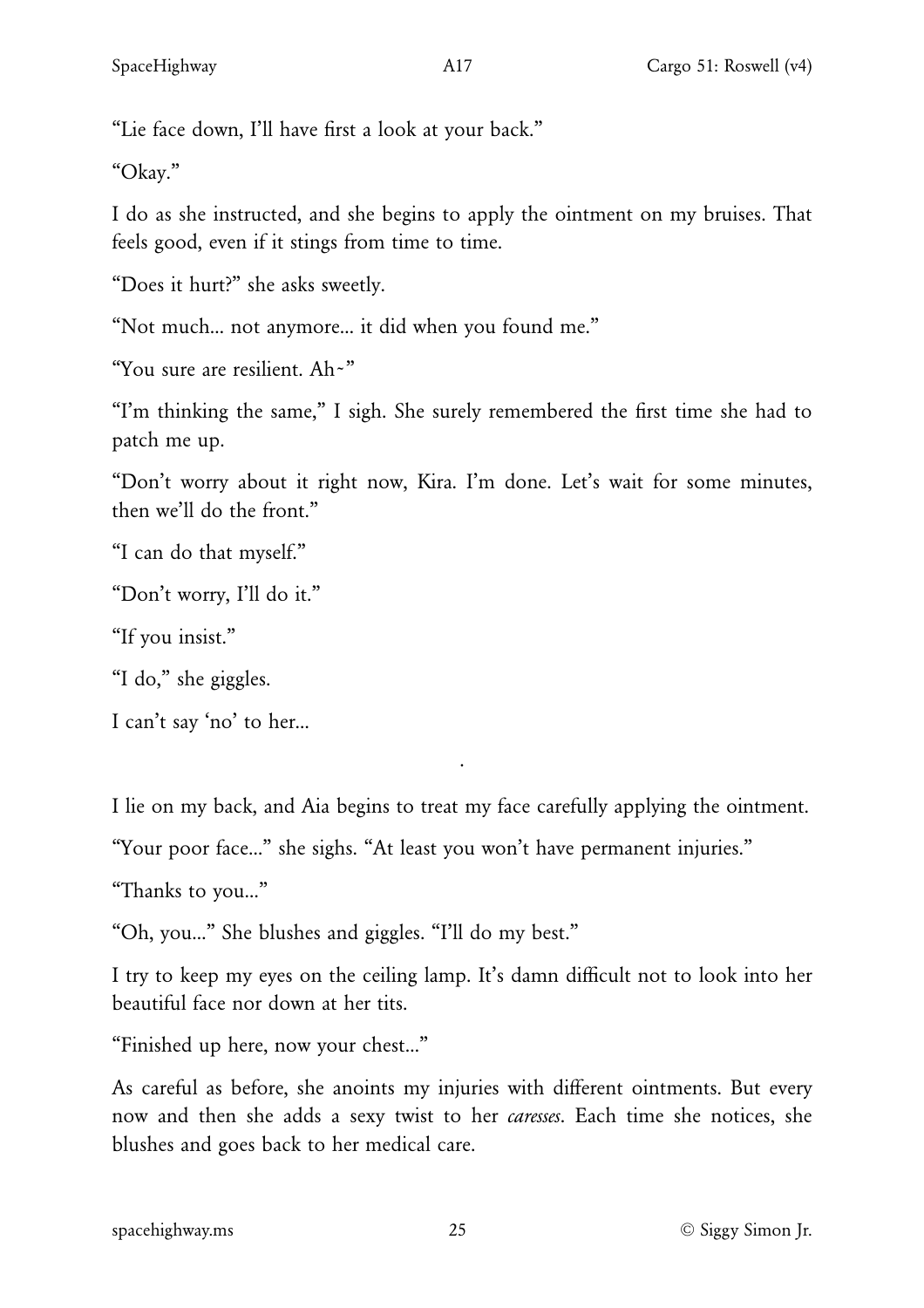Reaching the lower belly, she notices the effect of her caresses in my underpants.

"Oh… is this because of me?" she whispers with a hint of eroticism.

"Sorry…"

"Don't be, it's natural." She smiles.

She goes on but seems she cannot avoid casting some glances at my bulge. Unsure what to say, I keep silent.

After finishing with my arms and legs, she asks first to lie on my right side, then on my left to reach the bruises left to treat.

As I lie on my left side, she lies down behind me and embraces me, pressing herself against me.

"Aia?"

"Good to have you back, Kira," she sighs and presses her tits against my back.

"Yeah, good to be back," I tell her holding her hand on my chest.

"Can we stay a bit this way?"

"Sure."

I blink, I must have dozed off again. Aia's regular breath in my neck confirms she must have fallen asleep too while she was spooning me.

 $\vdots$ 

I glance over at the window, it's already getting dark outside.

Aia… you are doing so much for me… I… I won't say it… not now…

I fall into a calming dream in Aia's arms.



## To be continued in:

SpaceHighway: The Awakened ~ A18 ~ Cargo 55: The Voyager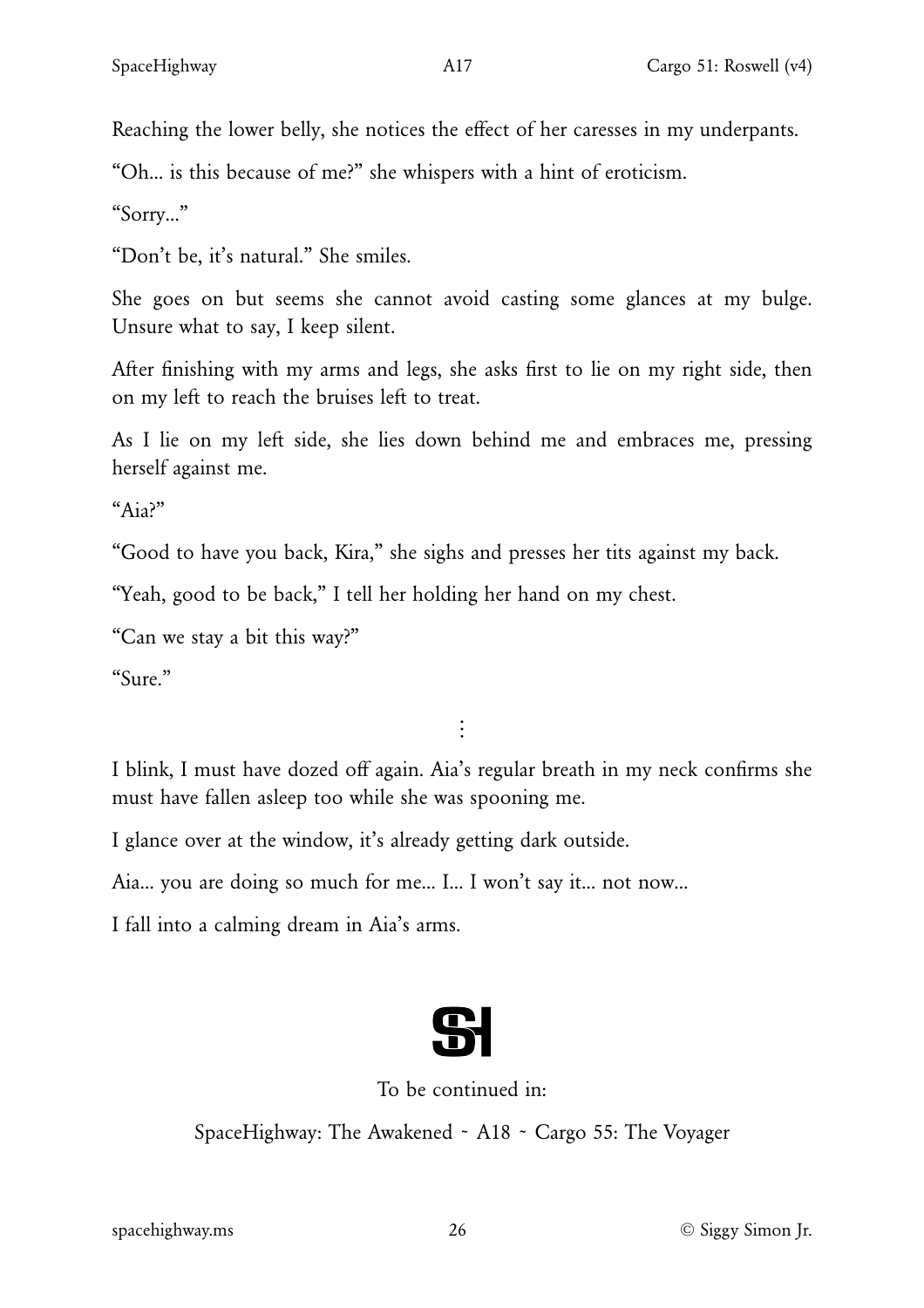## Thank you, patrons!

A huge thank you to all patrons supporting **[SpaceHighway](https://www.patreon.com/spacehighway)** [on Patreon!](https://www.patreon.com/spacehighway)

## Especially to

#### all the Aces of the ISTM

• Al

#### and all the Instructors

- Ana del Hierro
- Siegi Simon Sr.

You could be on this list! Support **[SpaceHighway](https://www.patreon.com/spacehighway)** [on Patreon!](https://www.patreon.com/spacehighway)